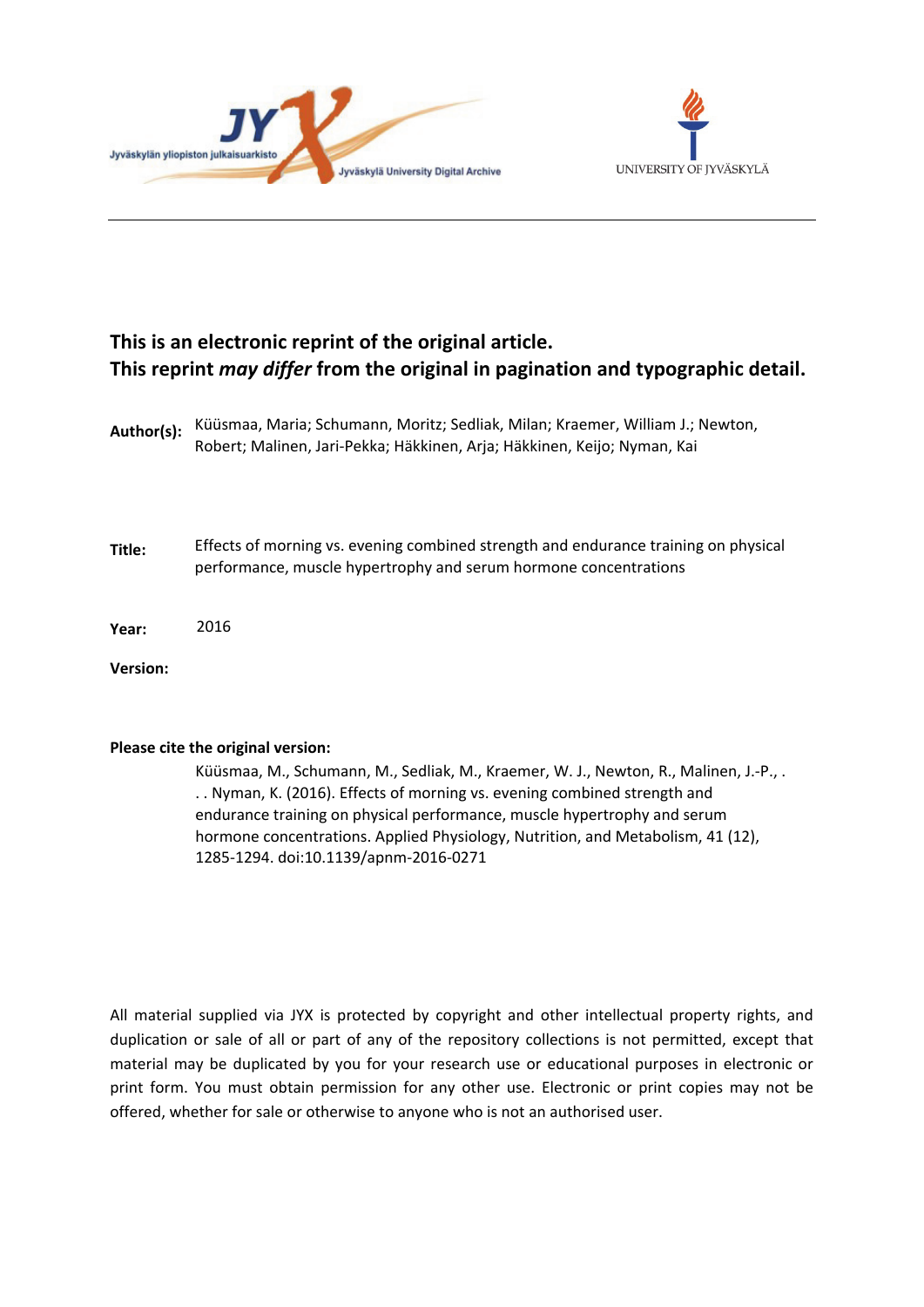# **Effects of morning vs. evening combined strength and endurance training on physical performance, muscle hypertrophy and serum hormone concentrations**

Maria Küüsmaa<sup>1</sup>, Moritz Schumann<sup>1</sup>, Milan Sedliak<sup>2</sup>, William J. Kraemer<sup>3</sup>, Robert U. Newton<sup>4</sup>, Jari-Pekka Malinen<sup>1</sup>, Kai Nyman<sup>5</sup>, Arja Häkkinen<sup>5, 6</sup>, Keijo Häkkinen<sup>1</sup>

<sup>1</sup>Department of Biology of Physical Activity, University of Jyväskylä, Jyväskylä, Finland; <sup>2</sup> Faculty of Physical Education and Sport, Comenius University in Bratislava, Bratislava, Slovakia; <sup>3</sup>Department of Human Sciences, The Ohio State University, Columbus, OH, USA; <sup>4</sup> Exercise Medicine Research Institute, Edith Cowan University, Joondalup, Australia; <sup>5</sup> Central Hospital of Central Finland, Jyväskylä, Finland; <sup>6</sup>Department of Health Sciences, University of Jyväskylä, Jyväskylä, Finland

# **Corresponding author**:

Maria Küüsmaa (maria.kuusmaa@jyu.fi) <sup>1</sup>Department of Biology of Physical Activity, University of Jyväskylä, Finland P.O. Box 35, 40014, Jyväskylä, Finland Tel: +358408281288; Fax: +35814 260 2071

# **Co-authors:**

Moritz Schumann (moritz.schumann@jyu.fi) Milan Sedliak (milan.sedliak@fsport.uniba.sk) William J. Kraemer (kraemer.44@osu.edu) Robert Newton (r.newton@ecu.edu.au) Jari-Pekka Malinen (jari-pekka.j-p.mailinen@student.jyu.fi) Kai Nyman (kai.nyman@ksshp.fi) Arja Häkkinen (arja.h.hakkinen@jyu.fi) Keijo Häkkinen (keijo.hakkinen@jyu.fi)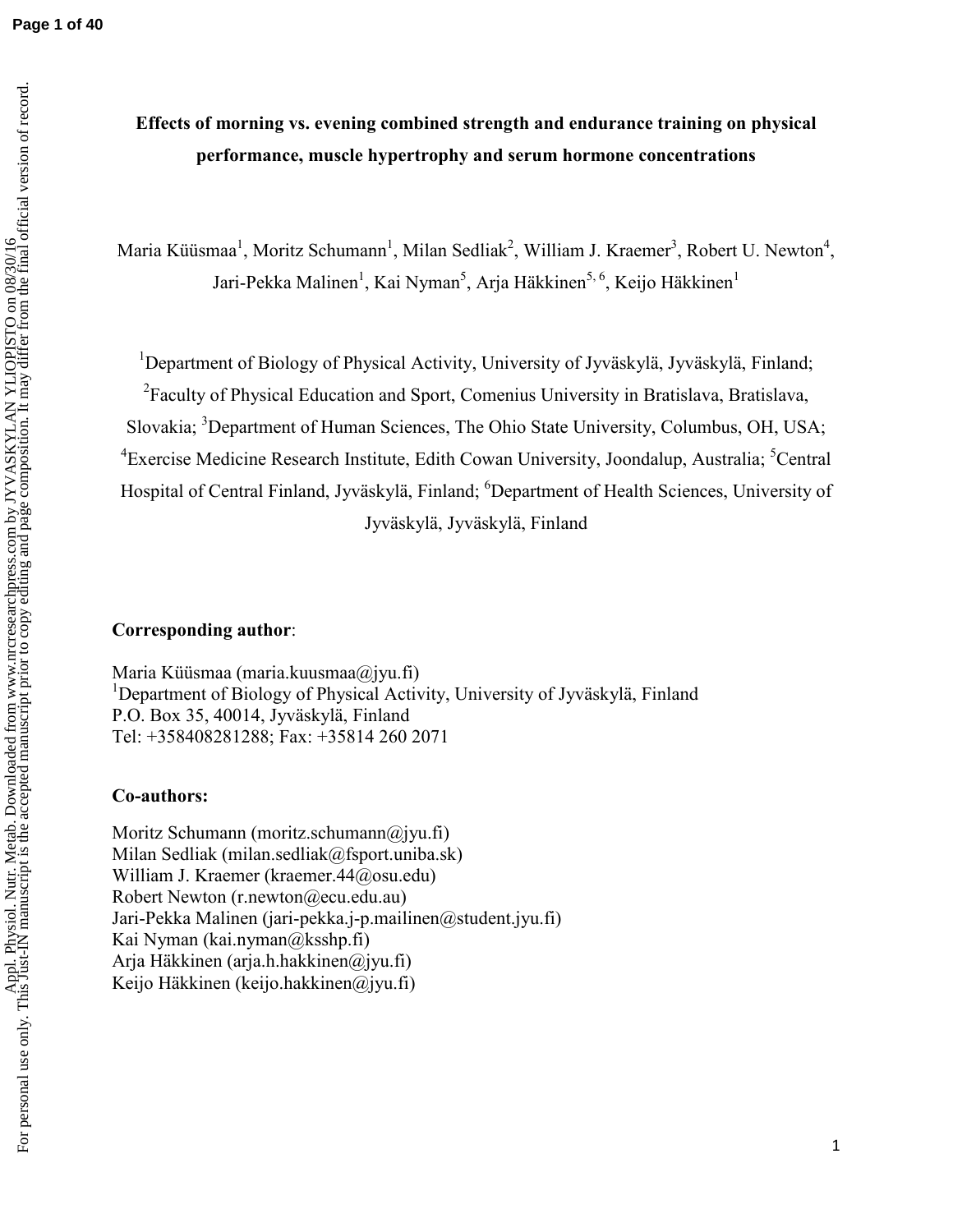# **ABSTRACT**

This study investigated the effects of 24 weeks of morning vs. evening same-session combined strength (S) and endurance (E) training on physical performance, muscle hypertrophy and resting serum testosterone and cortisol diurnal concentrations. Forty-two young men were matched and assigned to a morning (m) or evening (e)  $E+S$  or  $S+E$  group (mE+S n=9, mS+E n=9, eE+S n=12 and eS+E n=12). Participants were tested for dynamic leg press 1 repetition maximum (1RM) and time to exhaustion  $(T_{exh})$  during an incremental cycle ergometer test both in the morning and evening, cross-sectional area (CSA) of vastus lateralis and diurnal serum testosterone and cortisol concentrations (7:30h; 9:30h; 16:30h; 18:30h). All groups similarly increased 1RM in the morning (14-19%;  $p<0.001$ ) and evening (18-24%;  $p<0.001$ ). CSA increased in all groups by week 24 (12-20%, p<0.01), however, during the training weeks 13-24 the evening groups gained more muscle mass (time-of-day main effect;  $p<0.05$ ). T<sub>exh</sub> increased in all groups in the morning (16-28%;  $p<0.01$ ) and evening (18-27%;  $p<0.001$ ), however, a main effect for the exercise order, in favor of E+S, was observed on both testing times  $(p<0.051)$ . Diurnal rhythms in testosterone and cortisol remained statistically unaltered by the training order or time. The present results indicate that combined strength and endurance training in the evening may lead to larger gains in muscle mass, while the E+S training order might be more beneficial for endurance performance development. However, training order and time seem to influence the magnitude of adaptations only when the training period exceeded 12 weeks.

**Keywords:** time-of-day, testosterone, cortisol, concurrent training, order effect, muscle crosssectional area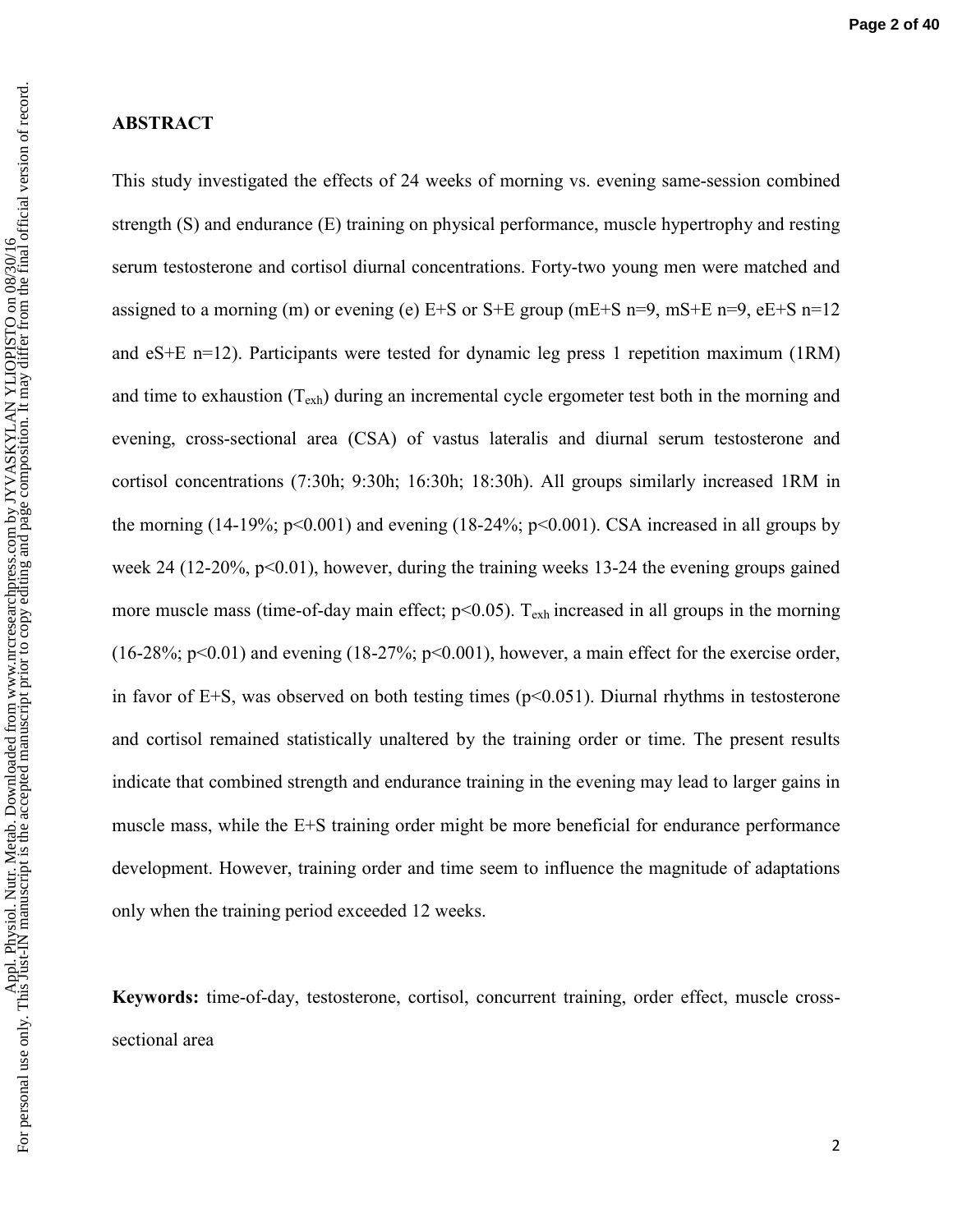# **INTRODUCTION**

Previous studies have shown that when performed simultaneously, adaptations to strength and endurance training might be compromised (Cadore et al. 2013, Chtara et al. 2005, Gravelle and Blessing 2000, Hickson 1980). However, both training types are necessary for general health and fitness and for time saving purposes these training modes are sometimes performed during the same training session. When combined into the same session, the intra-session sequence of strength and endurance training may be one factor influencing the training adaptations (Cadore et al. 2013; Chtara et al. 2005; Gravelle & Blessing 2000). It has been proposed that the first mode of exercise may cause fatigue and, thereby, negatively influence the quality and quantity of the second mode of exercise (Leveritt & Abernethy 1999), and/or hamper the acute molecular responses (Fyfe et al. 2014). It has been demonstrated that strength performance (Cadore et al. 2013) or neural adaptations (Eklund et al. 2015) might be interfered, when endurance training constantly precedes strength training, especially when the training period is prolonged. Others have observed compromised gains in endurance performance due to the intra-session sequence of strength and endurance training (Chtara et al. 2005; Gravelle & Blessing 2000). However, a number of studies have suggested that the intra-session sequences of strength and endurance training may not influence the training adaptations in strength and endurance performance or in muscle mass gains (Chtara et al. 2008; Schumann et al. 2014).

In addition to the training mode specificity, adaptations in strength and endurance performance may also be dependent on the time-of-day when the training is performed. Previous studies have shown that greater improvements in maximal strength performance occur at the time-of-day at which resistance training was regularly performed (Chtourou et al. 2012, Sedliak et al. 2008, Souissi et al. 2002). The time-of-day-effect on training-induced hypertrophic adaptations has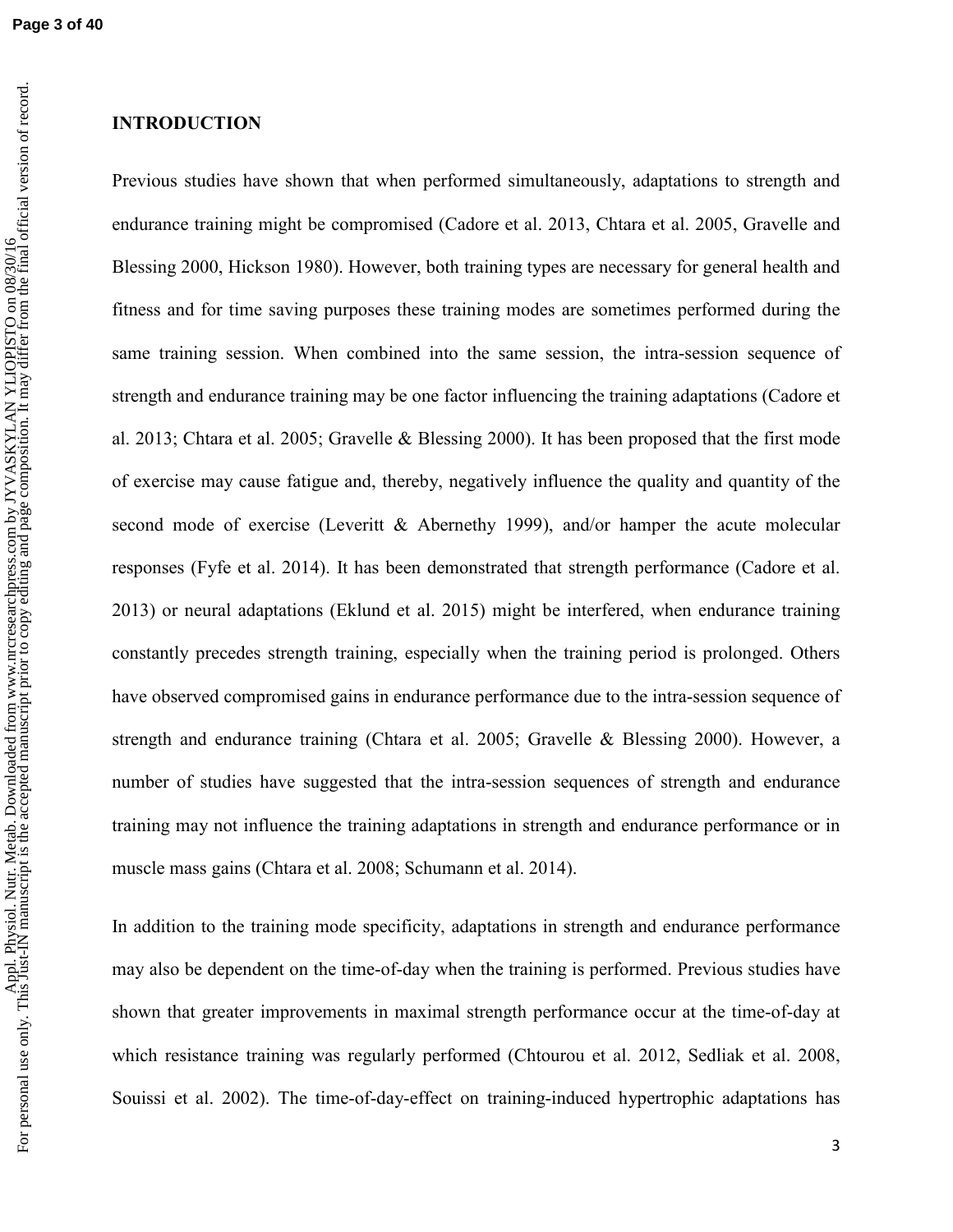received less attention. Although Sedliak et al. (2009) found no statistically significant differences in the magnitude of muscular hypertrophy after strength training between morning and evening training, a tendency for smaller gains in muscle size were reported when repeatedly performing strength training in the morning. The literature about endurance performance, on the other hand, has led to inconclusive results. Although some studies have suggested that the adaptations to endurance performance are time-of-day-specific (Hill et al. 1998; Torii et al. 1992), others disagree (Hill et al. 1989).

Testosterone (T) and cortisol (C) are considered as important biomarkers in exercise science. One of the main functions of T is to maintain anabolism, in addition to other tissues, also within the muscular system by promoting protein synthesis. C, however, has been shown to have catabolic function that promotes protein breakdown (Kraemer and Ratamess 2005). Therefore, some studies have suggested T and C to be potent hormones contributing to long-term changes in performance and muscle growth (Ahtiainen et al. 2003; Häkkinen et al. 1985), while others may disagree (West and Phillips 2012). The effects of both prolonged strength as well as endurance training on basal T and C concentrations, however, have shown to be inconsistent or non-existent (Hackney et al. 2003; Kraemer et al. 1995; Kraemer & Ratamess 2005), whereas the data about the effects of combined strength and endurance training are limited. In addition, both T and C exhibit circadian rhythmicity with morning peaks and evening nadirs (Kraemer et al. 2001). Greater T and C responses have been observed in afternoon compared with morning strength training sessions (Chtourou et al. 2013). Nevertheless, the influence of short term strength training protocols have shown to be insufficient to alter the circadian profile of T and C (Häkkinen et al. 1988, Kraemer et al. 2001). Sedliak et al. (2007) have observed decreased serum C concentrations after prolonged time-of-day-specific strength training in the morning. However,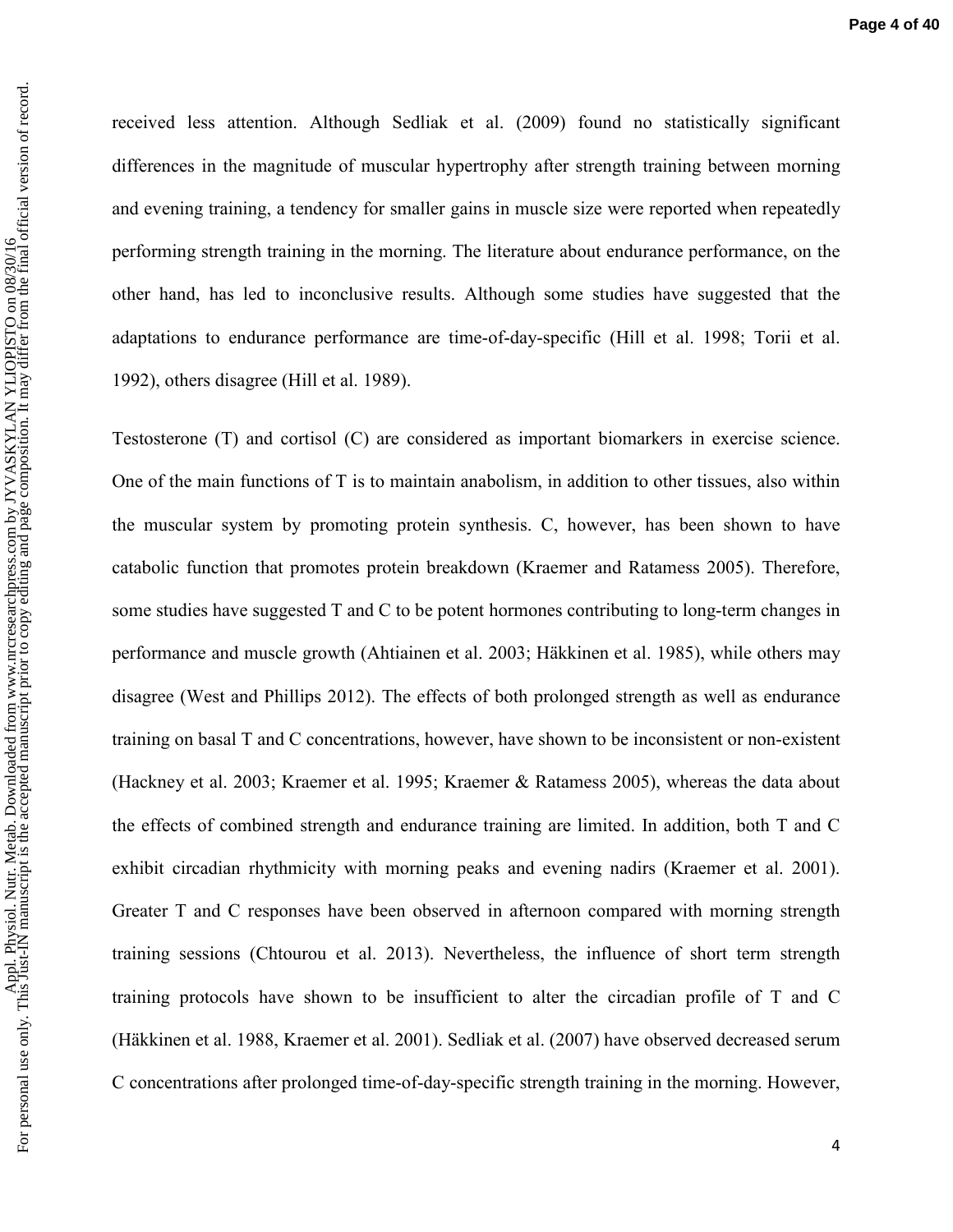they suggested that decreased anticipatory psychological stress before the morning test sessions rather than adaptations in the adrenal cortex induced by regular training in the morning caused these adaptations. Neither morning nor evening training time showed any influence on the rhythms in T concentrations (Sedliak et al. 2007). Therefore, further examination is needed to confirm whether exercise training can exert a strong enough influence to alter the circadian rhythms of T and C (Teo et al. 2011).

The purpose of the present study was to examine how the strength and endurance training sequence and time-of-day (i.e. morning vs. evening) affect the adaptations in muscle strength and hypertrophy as well as endurance performance after 24 weeks of time-of-day-specific samesession combined strength and endurance training. In addition, we wanted to determine whether such training regimens performed in the morning or evening have an effect on diurnal patterns of resting serum T and C concentrations. Since strength and endurance training are often performed concurrently, it was important to understand whether the morning or evening training time or specific strength and endurance training order can optimize the adaptations to combined training.

# **METHODS**

# **Participants**

Seventy-two men who had no history of previous strength or endurance training over the past year were recruited for this study. The participants were considered healthy and had no medical contraindications or musculoskeletal restrictions that could affect the results of this study. In addition, a cardiologist checked each participant's health questionnaire and ECG. According to the Munich Chronotype Questionnaire (Roenneberg et al. 2003) none of the participants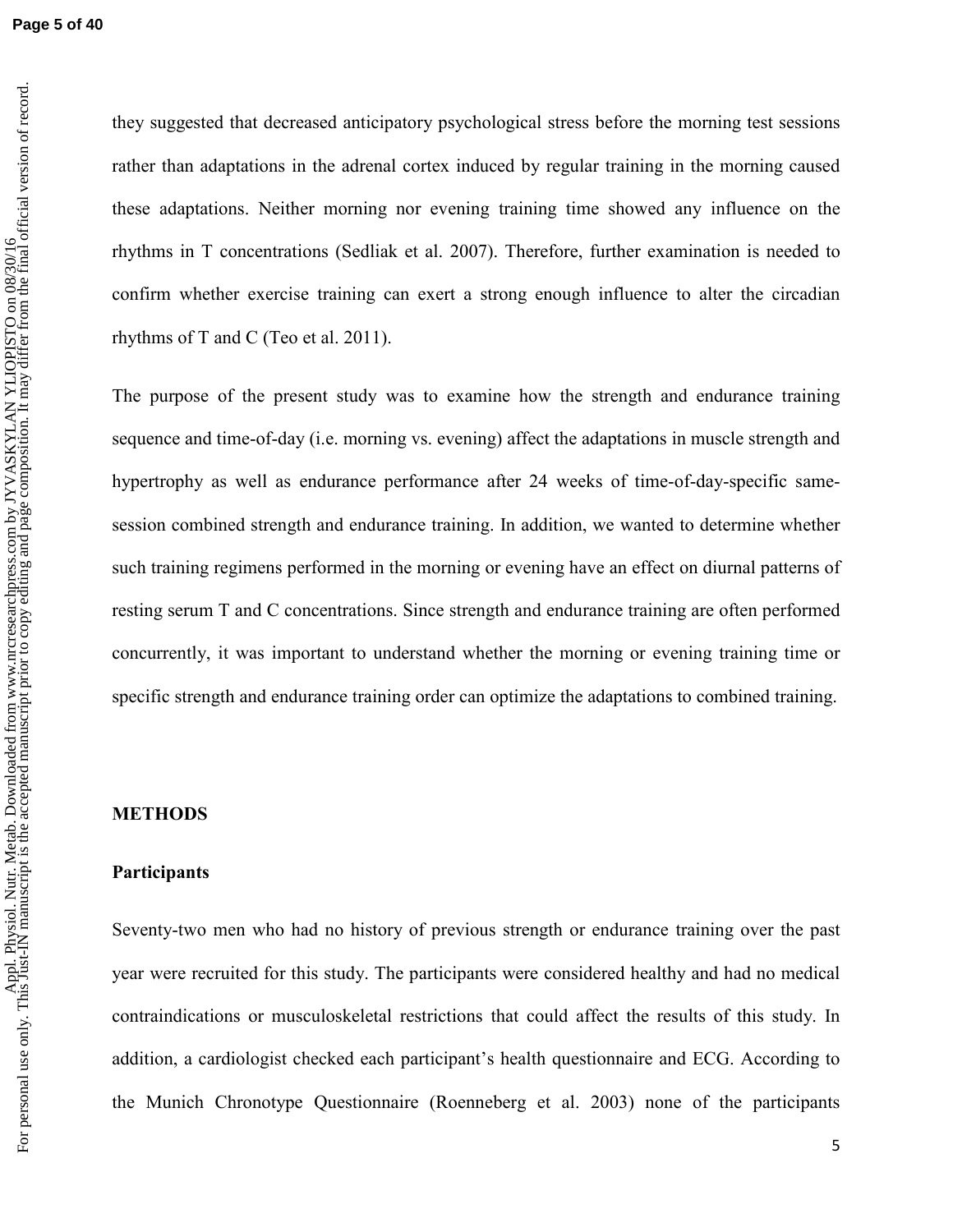belonged to an extreme morning or evening chronotype. Shift and night workers were excluded. After receiving a thorough explanation of the purpose and risks of the study, the participants provided written consent before participation. This study complied with the Declaration of Helsinki and was approved by the Ethics Committee in the University of Jyväskylä.

Some dropouts occurred during the 24-week intervention period due to medical issues, motivation or personal reasons, i.e. change of residence. Thus, only the participants who successfully completed at least 90% of the entire 24-week training intervention were included in the analyses (n=52).

# **Study design and measurements**

For personal use only. This Just-IN manuscript is the accepted manuscript or to copy editing and page composition. It may differ from the final official version of record.<br>For personal use only. This Just-IN manuscript is personal use only. This Just-IN manuscript is the accepted manuscript prior to copy editing and page composition. It may differ from the final official version of record.

 ${\rm For}$ 

The summary graph with the study design and measurements are presented on Figure 1. The 24 week combined strength (S) and endurance (E) training consisted of two 12-week periods which were separated with the pre-, mid- and post-measurements performed during a non-training week. Pre-measurements took place in September/October before the trainings had started, midmeasurements was conducted after 12 weeks of training in January/February and postmeasurements in May/June after completing 24 weeks of combined training. During the first part of the intervention period (wk 1-12) participants trained two times per week [2x(1E+1S) or  $2x(1S+1E)$ ] and during the second part of the intervention (wk 13-24) an additional session was added every two weeks so that all participants performed 5 training sessions in a 2-week period [5x(1E+1S) or 5x (1S+1E)] to allow further progression in training adaptations. Following the basal measurements for strength and endurance performance, participants were matched into four training groups based on the anthropometrics (Table 1) and strength and endurance performance at baseline (Table 2): (i) training in the morning (m) and performing endurance training always before the strength training (mE+S, n=9), (ii) training in the morning with strength always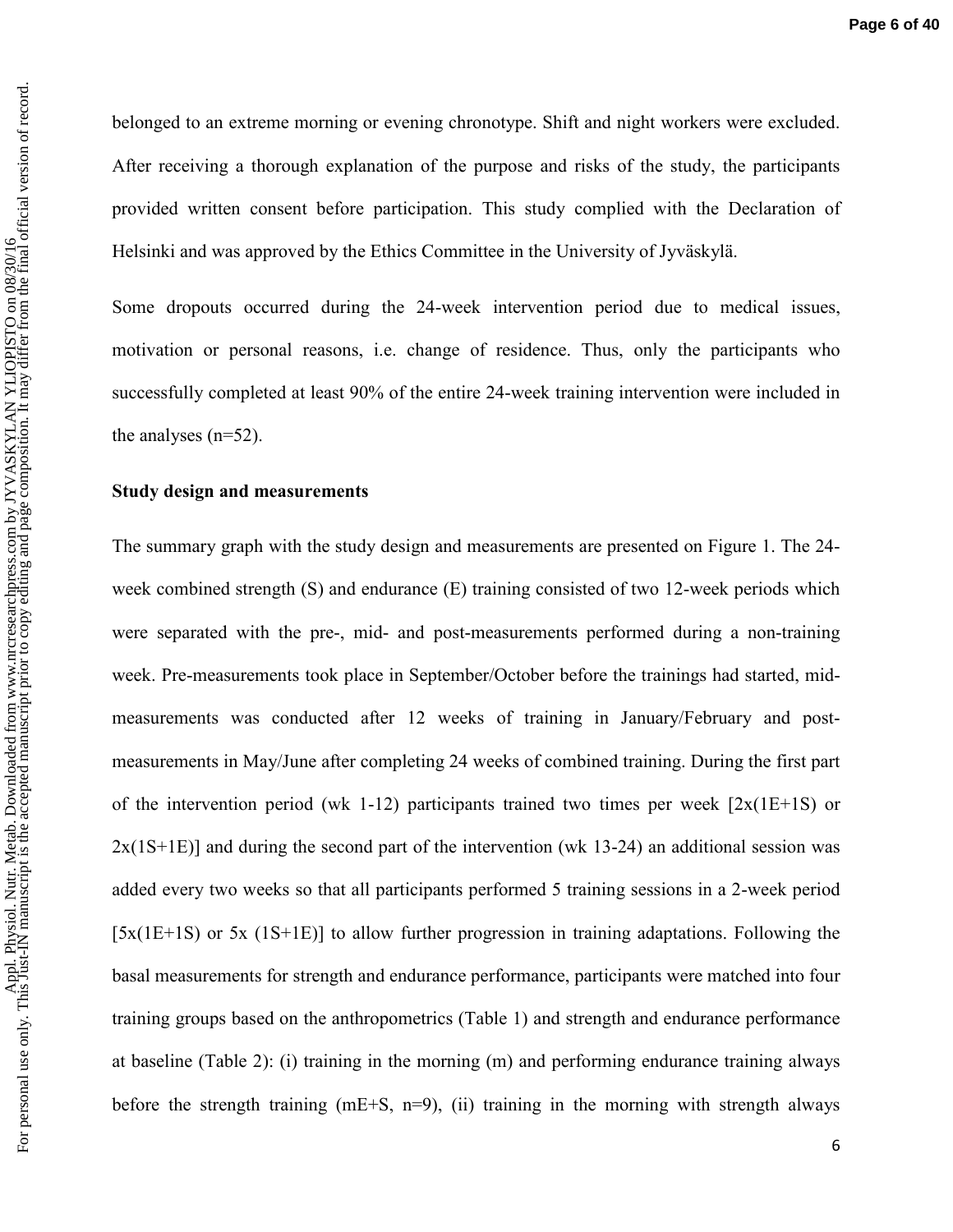**Page 7 of 40**

preceding endurance training (mS+E, n=9), (iii) training in the evening (e) and performing endurance before strength training (eE+S, n=12), (iv) training in the evening with strength always preceding endurance training ( $eS+E$ ,  $n=12$ ). The controls ( $n=10$ ) were asked to maintain their pre-experimental physical activity level throughout the study. A nutritional information lecture was held for the participants before the start of the study to instruct them to consume nutrients according to the national guidelines. Participants were asked to keep their daily energy intake and habitual physical activities constant throughout the intervention period and avoid any additional strength and/or endurance training.

Strength and endurance measurements were conducted both in the morning (between 06:30 h  $\pm$ 30 min and 9:30 h  $\pm$  30 min) and in the evening (between 16:30 h  $\pm$  30 min and 19:30 h  $\pm$  30 min) independent of the group assignment. The morning and evening tests were carried out in a random order across all participants. Within individuals, the tests were always carried out in the same order and at the same time-of-day  $(\pm 1h)$  at all three measurement points. The time interval between two consecutive strength or endurance performance tests was at least 36 hours and participants were asked to avoid any unnecessary physical activity. The last training session and the first measurement were always separated by a minimum of two and maximum of four days. The participants received instructions to follow their usual sleeping habits with a minimum of 6 hours of sleep taken on the night preceding each testing session. They were asked to avoid alcohol for 24 hours and caffeine for 12 hours before the endurance and strength performance tests. A familiarization session was carried out for all participants before the start of the 24-week intervention on a non-training-specific time-of-day. This session included familiarization to the dynamic leg press testing procedures and measuring the starting knee angle for the dynamic leg press  $({\sim}60^{\circ})$ . After the familiarization session the device settings were stored for further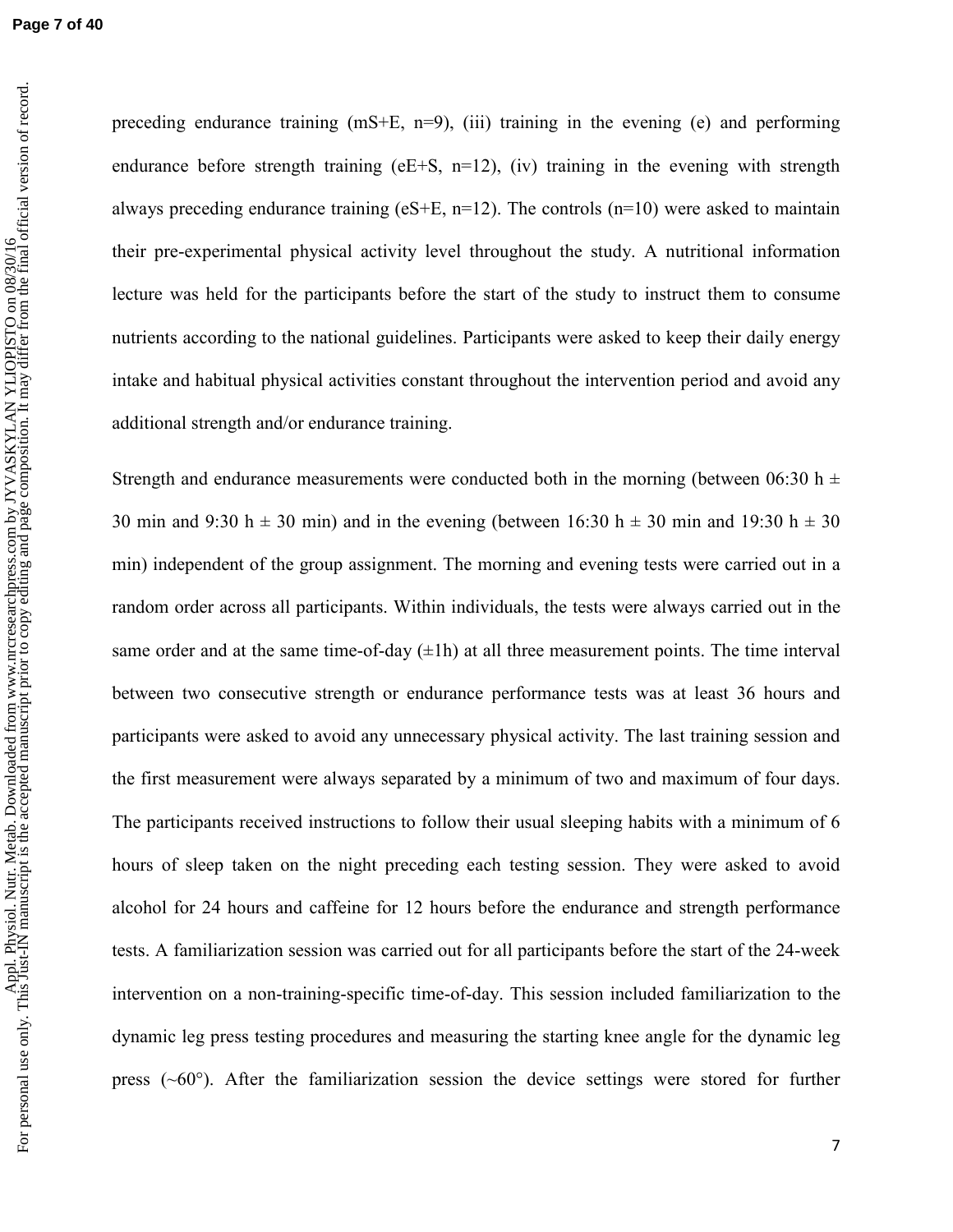measurements to ensure the correct device set ups for each subject throughout the study. In addition, a small mark was tattooed to the mid-point (between the greater trochanter of the femur and lateral joint space) of the lateral side of the right thigh to ensure the repeatability of the ultrasound measurements for muscle cross-sectional area throughout the study.

**One repetition maximum (1 RM):** Maximal bilateral concentric leg press strength was measured by a horizontal leg press (knee angle  $\sim 60^{\circ}$ ) (David 210, David Health Solutions Ltd., Helsinki, Finland). Before commencing maximum efforts a short warm-up was performed (5x70%; 3x80% and 2x90% of the predicted 1 RM). A minimum of three and maximum of five trials of single repetitions (1 RM) were allowed. Each trial was separated with one minute of rest. The testing continued until the participant was unable to extend legs to a full extension of 180̊.

**Cross-sectional area of vastus lateralis (CSA)** was assessed by a B-mode axial-plane ultrasound (SSD- $\alpha$ 10, Aloka Co Ltd, Tokyo, Japan) with the extended-field-of-view mode (23-Hz sampling frequency) using a 10 MHz linear array probe (Ahtiainen et al. 2010). Three panoramic images were taken at 50% of femur length (marked during the familiarization session). During the measurements participants laid in the supine position, with lower limbs extended and resting in a styrofoam knee support. A line, representing the mid-point, was drawn across the thigh, perpendicular to the measurement table. The probe was manually moved in an axial plane from the lateral to the medial side of the thigh along the drawn line. Images were manually analyzed with the ImageJ software (National Institute of Health, USA, version 1.44) by manually tracing along the border of the m. vastus lateralis. The mean of the two closest values was used for further statistical analysis. The measurements always took place in the morning at the same time of the day  $(\pm 1h)$ . All the measurements and analysis were done by the same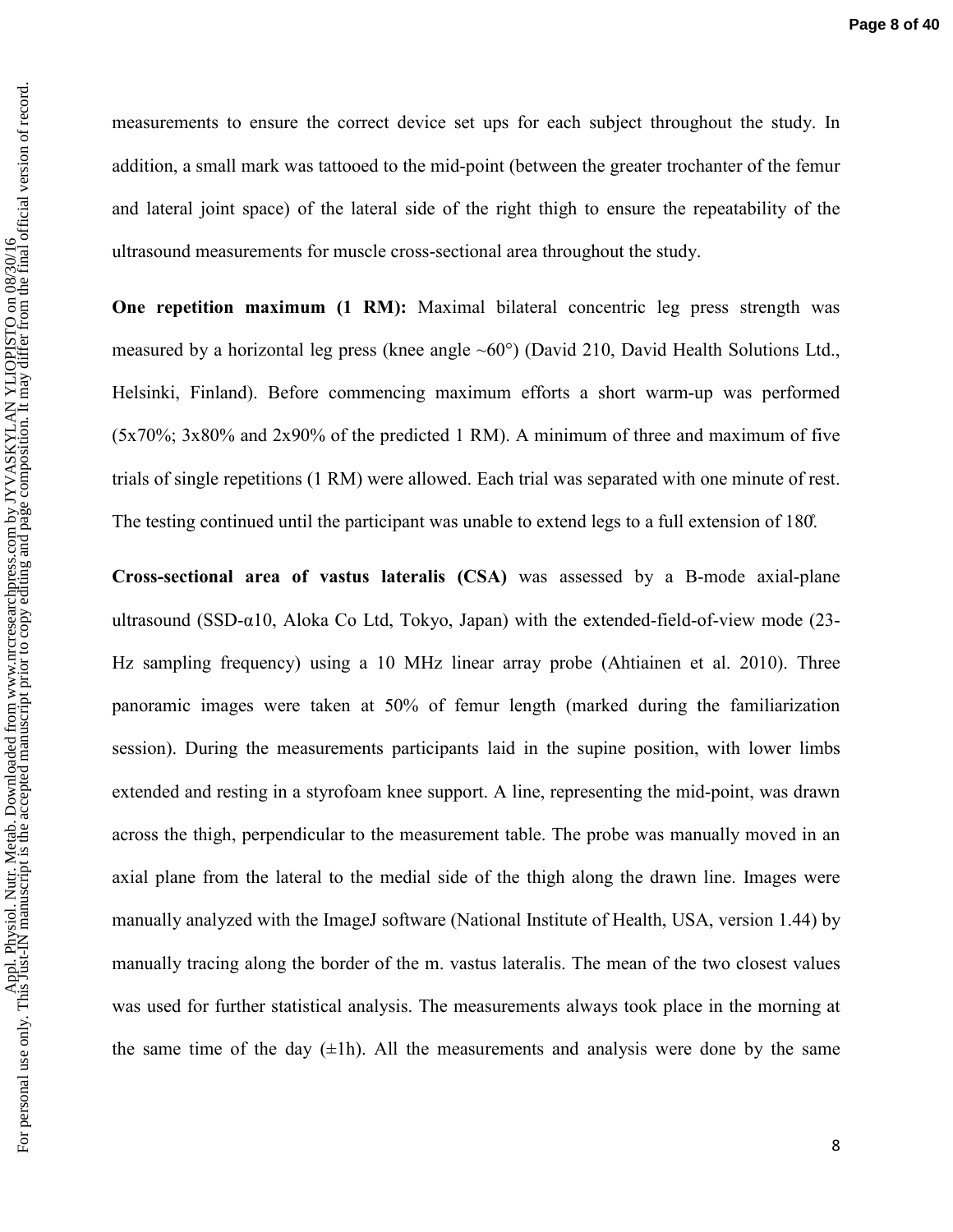technician, who was aware of the subject's ID but the ID did not reveal the group to which the subject belonged to.

Time to exhaustion (T<sub>exh</sub>): The graded maximal aerobic cycling test to volitional exhaustion was performed on a mechanically braked bicycle ergometer (Ergomedic 839E, Monark Exercise AB, Sweden). The exercise intensity was increased by 25 W every two minutes starting with 50W. Pedaling frequency was required to be maintained at 70 rpm throughout the test. The participants were verbally encouraged to continue cycling until exhaustion. The test was stopped when the participant was unable to keep up the required pedaling frequency.

# **Serum hormone concentrations**

Venous blood samples were collected during one day at 7:30 h  $\pm$  30 min, 9:30 h  $\pm$  30 min, 16:30  $h \pm 30$  min and 18:30 h  $\pm$  30 min at pre-, mid- and post-measurements. Participants were asked to keep two days of rest before the day when the blood samples were drawn. Physical activity during that day was also asked to be kept as low as possible, however, the subjects were allowed to leave the lab in between the blood samples drawn and have a normal working day. Participants were asked to fast 12 hours before the first blood sample, after which a standardized breakfast was provided. They were instructed to consume another light meal at around 12:00 - 13:00 h. Thereafter, participants were asked to avoid food until the last two blood samples (16:30  $h \pm 30$  min and 18:30  $h \pm 30$  min) were drawn.

Venous blood samples  $(\sim 10 \text{ ml})$  for the determination of serum total T and C concentration were collected by a qualified laboratory technician from an antecubital vein with a vacutainer and test tubes (Vacuette, Greiner Bio-OneGmbH, Kremsmünster, Austria) containing appropriate preservatives. Samples were centrifuged at 3500 rpm (Heraus Megafuge 1.0 R, Gendro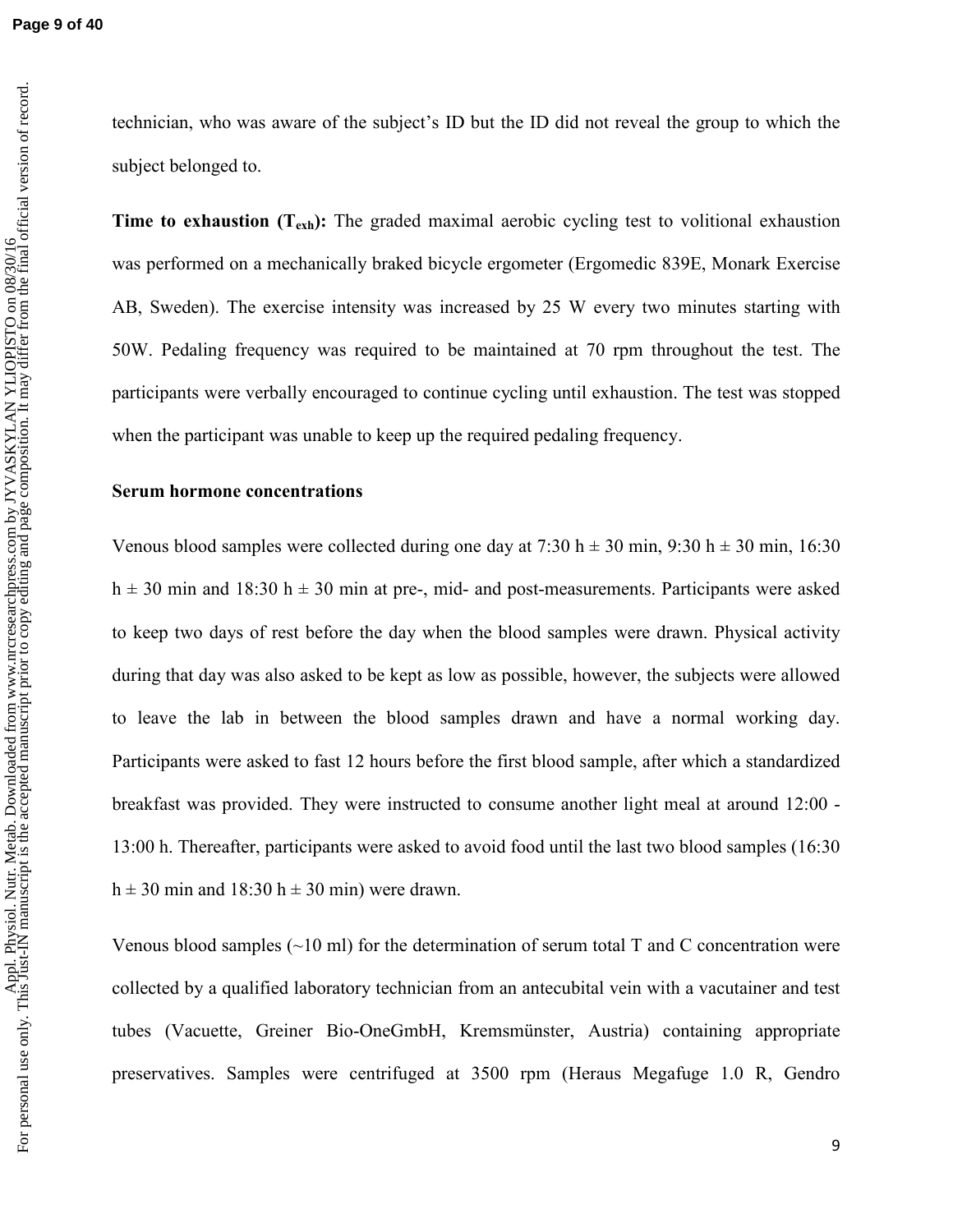Laboratory Products, Hanau, Germany) for 10 min, plasma harvested and all samples were stored at −80°C until assayed. Analysis of total T and C was performed using chemical luminescence techniques (Immunlite 2000, Simens Healthcare, Diagnostics Products Ltd., Llanberies, UK) and hormone specific immunoassay kits (Siemens, New York City, NY,, USA). The sensitivities for serum T and C were: 0.5 nmol $\cdot L^{-1}$  and 5.5 nmol $\cdot L^{-1}$ , respectively. The intraassay coefficients of variation were 8.3% and 5.3% for T and C, respectively. The inter-assay coefficients of variation were 9.1% for T and 7.2% for C.

# **Exercise training programs**

Training consisted of two 12-week progressive same-session combined strength and endurance training periods either in the morning or in the evening. The morning training groups (mE+S and mS+E) performed all training sessions between 6:30-10:00h, while the evening training groups (eE+S and eS+E) performed their training sessions between 16:30-20:00h. The training programs were identical for the E+S and S+E group independent of the training time, only the sequence of strength and endurance training was reversed. Endurance and strength training were combined into the one training session so that no more than a 5-10 minute break was allowed during the two training sections. The duration of the combined endurance and strength training sessions progressively increased from 60 to 120 minutes. All the training sessions were supervised.

Strength training consisted of exercises aimed at improving both maximal strength and muscle hypertrophy and was planned as a whole body periodized program with the main focus on knee extensors and flexors as well as hip extensors. Each training session consisted of three lowerbody exercises: bilateral dynamic leg press, seated dynamic knee extension and flexion. Four to five exercises were performed for other main muscle groups (lateral pull down, standing bilateral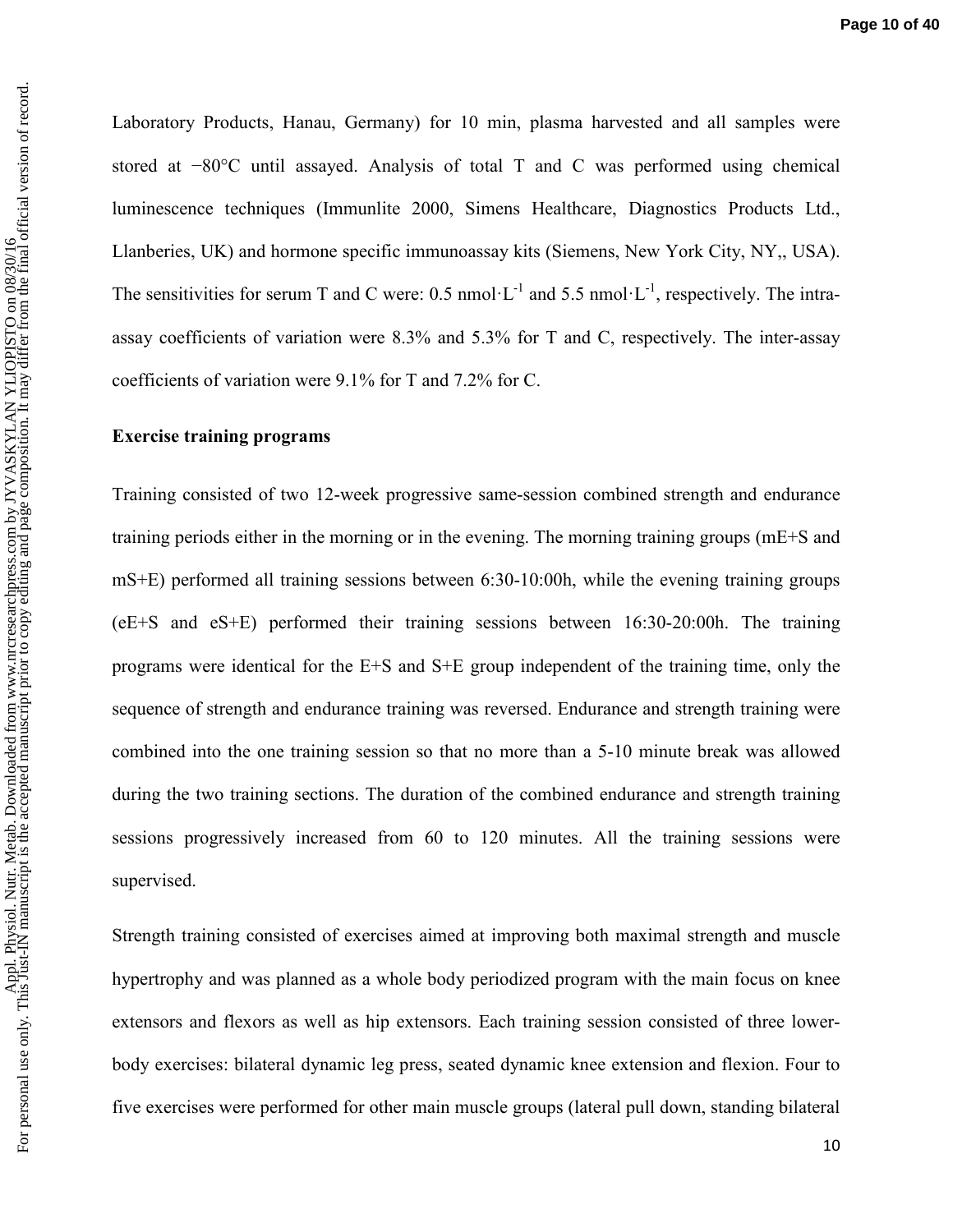**Page 11 of 40**

triceps push down, bilateral biceps curl, seated military press, or bilateral dumbbell fly, trunk flexors and extensors). Strength training was designed to improve muscular endurance in the first 4 weeks, which was performed as circuit training (intensity 40-70% of 1 RM). The subsequent 4 weeks (weeks 5-8) were designed to produce muscle hypertrophy (intensity 70-85% of 1 RM) and followed by 4 weeks (weeks 9-12) of mixed hypertrophic and maximal strength training (intensity 75-95% of 1 RM) (Table 3). A similar strength training program with slightly higher intensities was carried out also during the second 12 weeks of training.

Endurance training was carried out on cycle ergometers and the training intensity was based on the maximum heart rate  $(HR<sub>max</sub>)$  determined during the training-time-specific graded maximal incremental cycling test. For the first 12 weeks of training the pre-training test results were used. For training weeks 13-24 the training heart rate zones were readjusted according to the results obtained from the mid-measurements. Endurance training sessions averaged from 30-50 minutes. Interval (85-100% of  $HR_{max}$ ) and continuous (65-80% of  $HR_{max}$ ) training protocols were performed weekly. Interval training consisted of 4x4 min high-intensity intervals (85-100% of  $HR<sub>max</sub>$ ), which were separated by 4 min active resting periods (70% of  $HR<sub>max</sub>$ ). During the first training period both interval and continuous training sessions were performed once a week, whereas during the second training period, when the training frequency increased, one additional high-intensity interval training session was added. Participants were instructed to maintain a constant pedaling cadence (around 70 rpm) while the resistance on the cycle ergometer was adjusted in accordance with heart rate (Polar FT7, Polar Electro Oy, Kempele, Finland).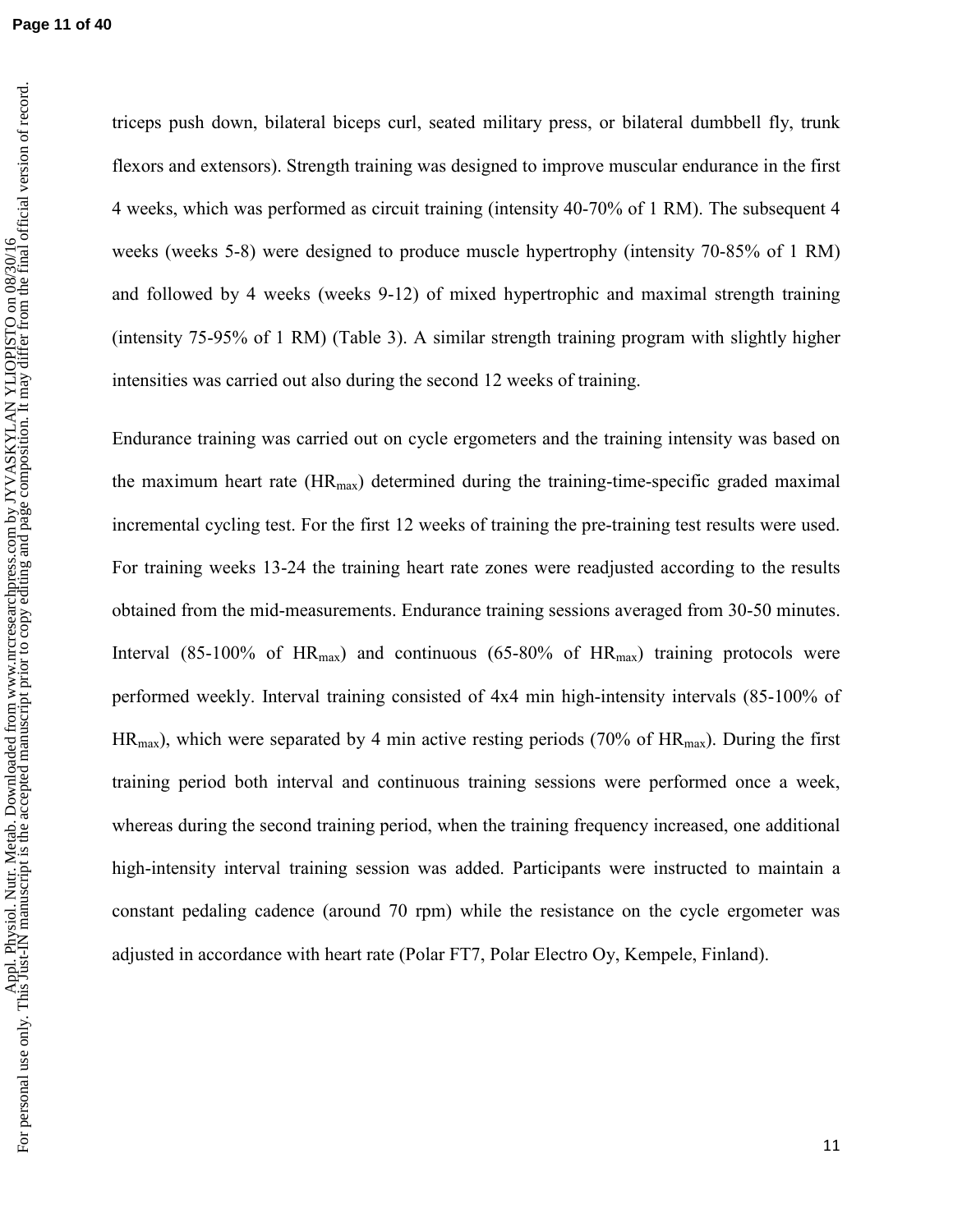#### **Statistical analyses**

Data are presented as mean  $\pm$  SD. Normality of the data was checked and subsequently confirmed using the Shapiro-Wilk test. Effects of the time-of-day-specific training on strength and endurance performance as well as on resting serum hormone concentrations and muscle hypertrophy were examined by a two-factor general linear model (GLM) with univariate ANOVA by using absolute changes. Time-of-day of the training and training order were set as fixed factors when appropriate. Within-group changes over time in the morning and in the evening were examined by using absolute values with repeated measures GLM, where Time, with 3 levels (4 levels for hormonal data analysis) was the only factor. Morning and evening differences at pre-, mid- and post-measurements in performance variables were checked by using paired samples T-tests. In addition, to analyse associations between strength performance and muscle mass Pearson correlation coefficients were calculated. Area under the curve (AUC) was calculated for T and C concentrations by using the following equation:

 $AUC = [(y_1+y_2)/2) x (t_1-t_2)],$ 

where  $y_1$  and  $y_2$  are the consecutive resting T or C concentrations and t the time separating the two measurement time-points. AUC was calculated for the total period between 7:30 and 18:30. Statistical significance was accepted at a criterion alpha level of  $p<0.05$ , whereas values  $p\leq0.06$ were accepted as a significant trend. Effect size (d) for pairwise comparisons is reported as Cohen's d with an effect size of  $\geq 0.20$  being considered as small,  $\geq 0.50$  as medium and  $\geq 0.80$  as large.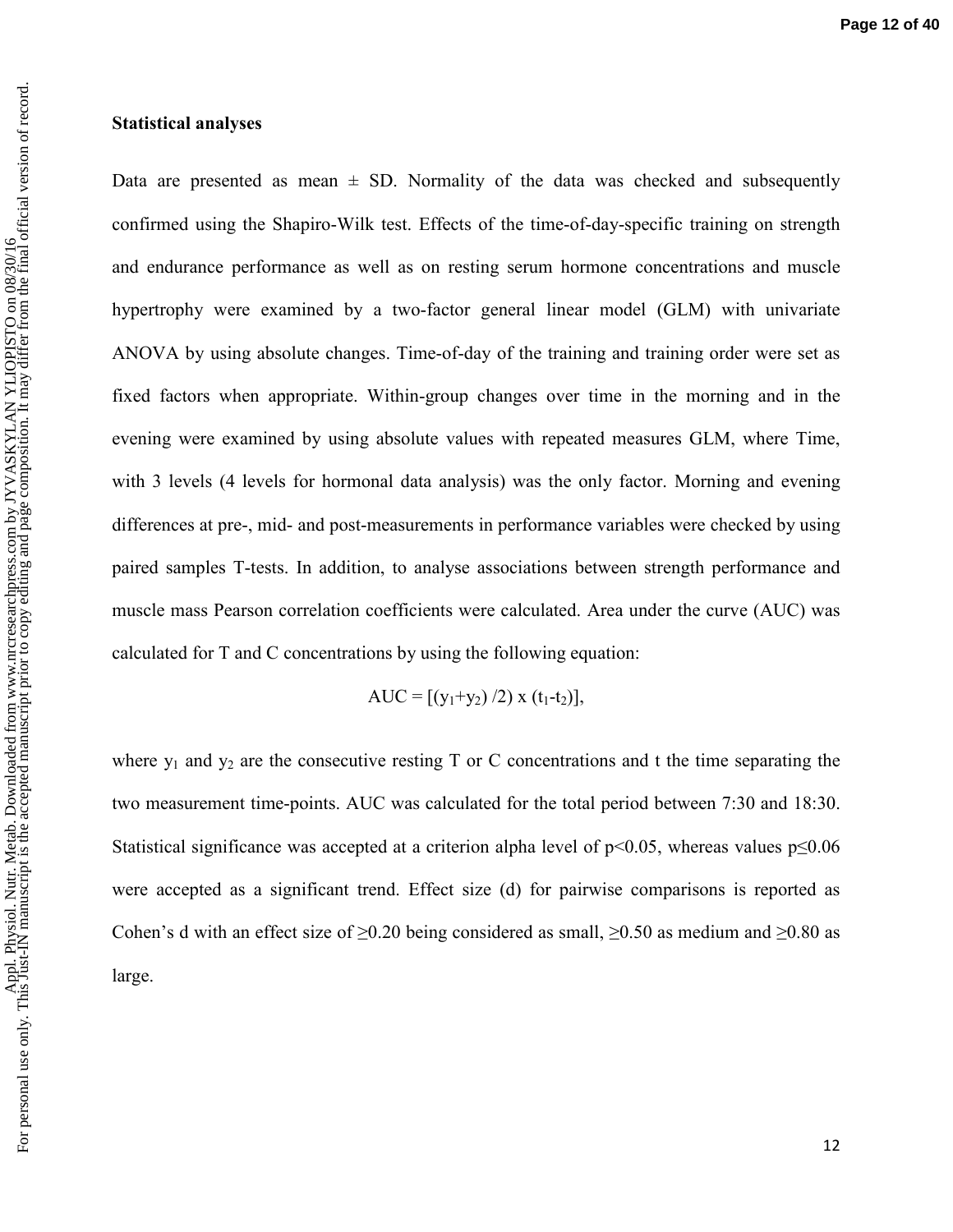# **RESULTS**

At baseline no between-group differences were found in strength and endurance performance or in anthropometrics. Absolute values of strength or endurance performance variables did not show significant morning to evening differences in any group at any measurement time point.

# **Dynamic strength performance**

*Morning measurements*: 1 RM dynamic leg press force increased in the morning during the first 12 weeks and after completing 24 weeks of training the improvements were independent of the training time and order (mE+S: 13.8±5.5%; mS+E: 16.9±6.2%; eE+S: 18.1±8.1%; eS+E: 19.3 $\pm$ 11.6%, all p<0.001) (Table 2). The control group increased maximal dynamic strength performance by  $5.1\pm5.7\%$  (p<0.05), however, all training groups, except mE+S, increased the morning strength performance significantly more  $(p<0.05)$  than controls.

*Evening measurements:* 1 RM strength increased in the evening in all training groups during the first 12 weeks and by the end of the study all training groups had similarly increased 1 RM (mE+S: 17.5±7.7%; mS+E: 20.7±9.0%; eE+S: 20.5±8.9%; eS+E: 23.6±12.9%, all p<0.001) (Table 2). Improvements in all training groups were larger than in the control group ( $p<0.05$ ), which showed no significant change in maximal dynamic strength performance in the evening.

#### **Cross sectional area**

All training groups similarly increased CSA of vastus lateralis during the first 12 weeks of training (mE+S: 9.2±5.6%; mS+E: 9.9±8.3%; eE+S: 14.0±9.3%; eS+E: 10.0±6.4%; all p<0.05) (Figure 2; Table 2). During the second training period (wks 13-24) only eE+S and eS+E groups continued to increase CSA (eE+S:  $5.1\pm4.5\%$ ; eS+E:  $5.1\pm4.7\%$ ; p<0.01), which led to a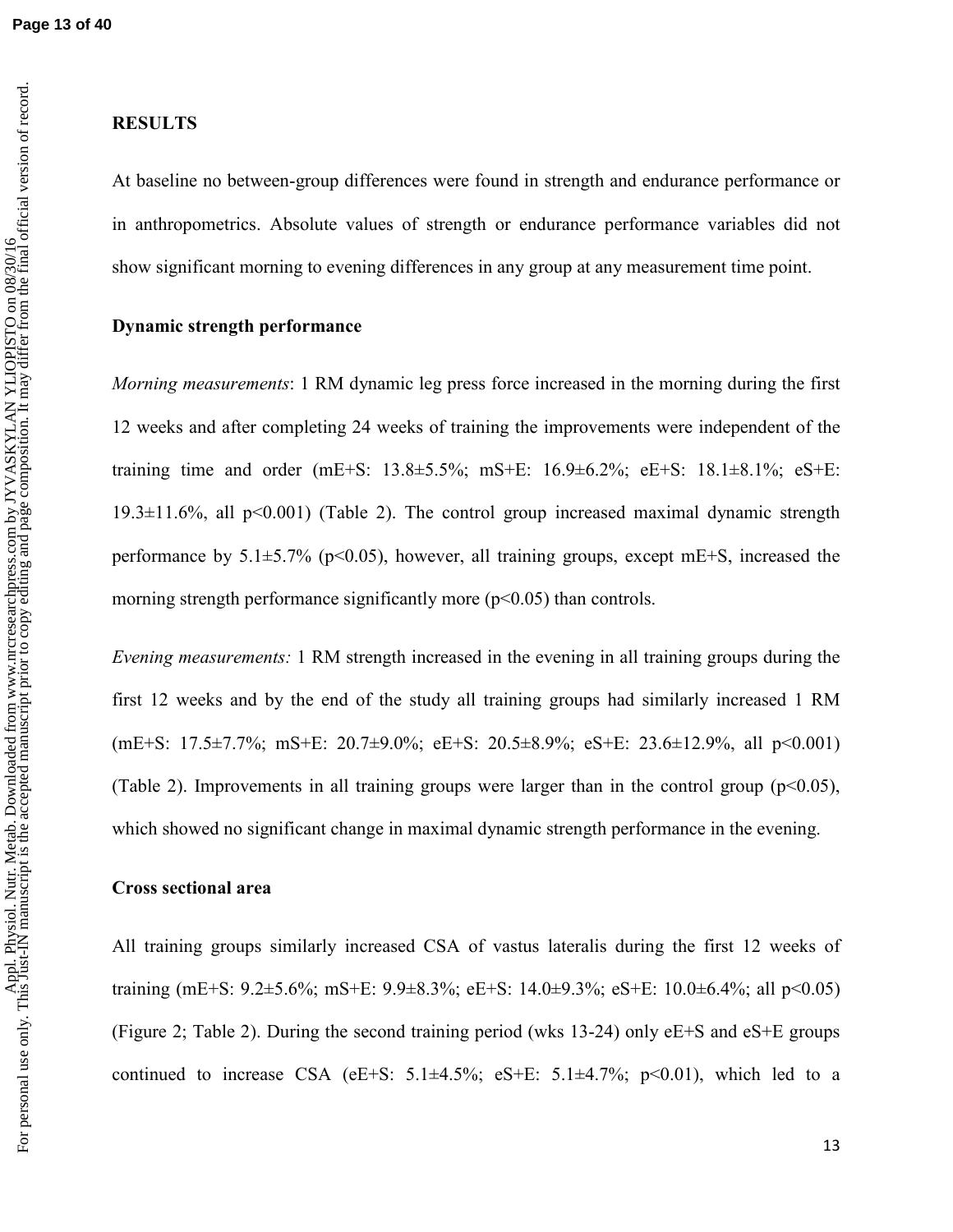significant time-of-day main effect ( $p<0.05$ ; d=0.685). During weeks 1-24 all training groups had increased CSA (mE+S: 11.9±9.2%; mS+E: 12.1±7.9%; eE+S: 19.8±10.8%; eS+E: 15.7±9.1%; all  $p<0.01$ ) (Table 2), however a statistical trend for time-of-day main effect was observed in favor of the evening training time ( $p=0.059$ ;  $d=0.623$ ). In the control group CSA remained unchanged.

Only in the eS+E group the individual changes in CSA of vastus lateralis and evening 1 RM dynamic leg press force correlated significantly throughout the 24 weeks of training (week 1-24: r=0.638, p<0.05; weeks 1-12: r=0.657, p<0.05; weeks 13-24: r=0.579, p<0.05).

## **Endurance performance**

*Morning measurements:* All training groups increased  $T_{exh}$  (mE+S: 16.2 $\pm$ 5.4%; mS+E: 16.1±12.9%; eE+S: 18.9±7.5%; eS+E: 11.5±7.0%; all p<0.01) in the morning during the first 12 weeks of training independent of the training time and order (Figure 3; Table 2). Only mE+S and eE+S continued to significantly increase during weeks  $13-24$  (5.5 $\pm$ 3.9% and 8.1 $\pm$ 5.1%, respectively;  $p<0.001$ ). By the end of the study,  $T_{exh}$  had increased in all of training groups (mE+S: 22.5±6.4%, mS+E 21.1±13.7%, eE+S 28.3±7.2% and eS+E 15.7±7.5%; p<0.01) and the increases were larger than that observed in the control group  $(p<0.01)$ . A statistical main effect for the exercise order (p<0.05; d=0.860) was found in changes in the morning  $T_{exh}$  with mE+S ( $p=0.051$ ; d=0.982) and eE+S ( $p<0.001$ ; d=1.711) increasing more than eS+E.

*Evening measurements:* All training groups increased  $T_{exh}$  similarly and significantly (mE+S: 11.2±7.4%; mS+E: 15.7±7.6%; eE+S: 15.8±10.5%; eS+E: 10.7±9.1%, all p<0.05) in the evening during the first 12 weeks of training (Figure 3; Table 2). During the second 12 weeks the mS+E group did not statistically improve  $T_{exh}$ , while the significant increases in other training groups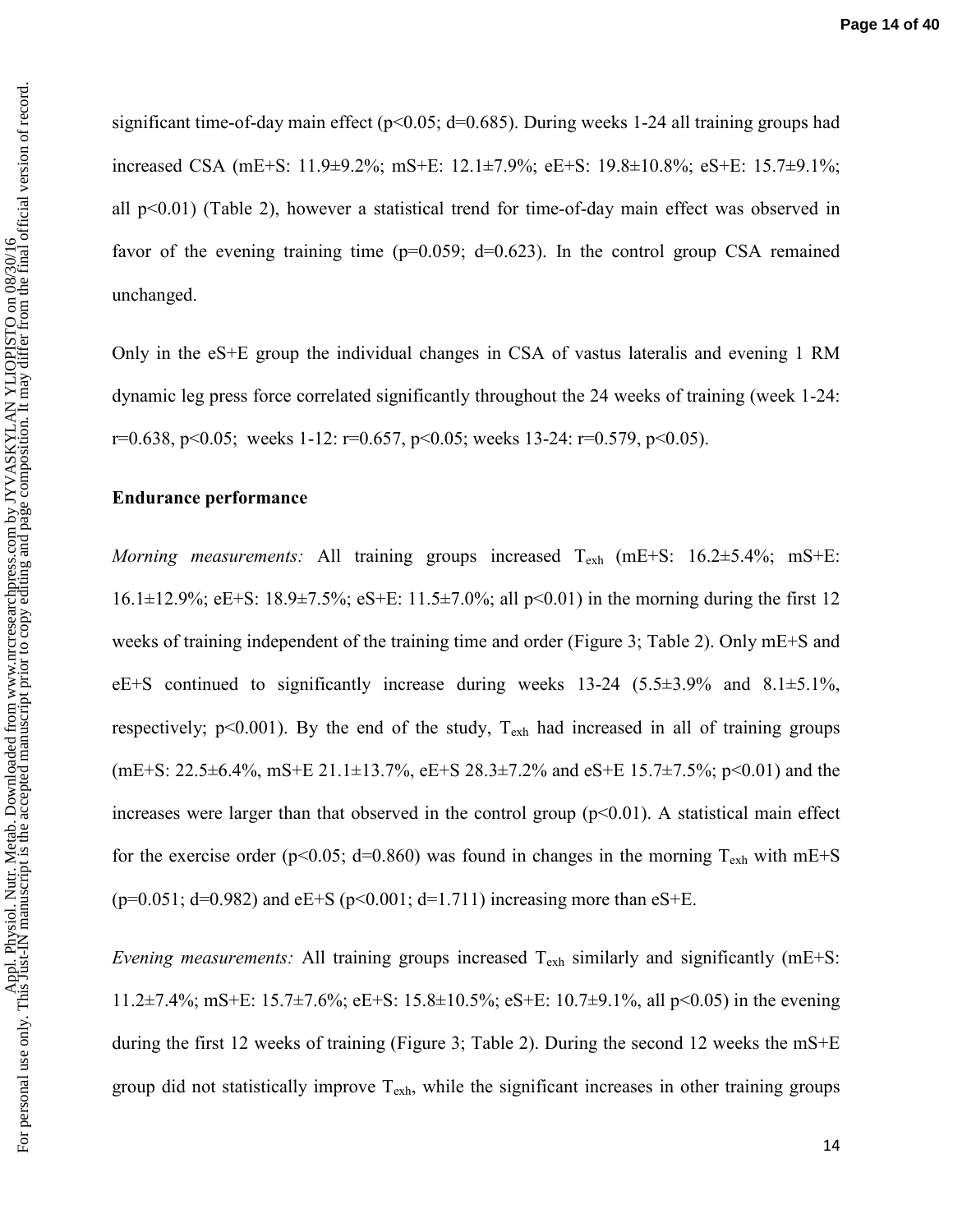**Page 15 of 40**

were larger ( $p<0.05$ ) than in mS+E during weeks 13-24. A significant main effect for exercise order ( $p<0.05$ ; 0.722) and time-of-day ( $p<0.05$ ; d=0.493) was observed during the second 12 weeks of training in favor of the evening training time and the E+S order. After completing 24 weeks of training all four training groups significantly increased  $T_{exh}$  in the evening (mE+S: 19.7±6.7%; mS+E: 19.4±8.5%; eE+S: 26.9±13.0%; eS+E: 18.2±8.4%, all p<0.001), while the increases were statistically larger than in the control group  $(p<0.01)$ . A statistical trend for a main effect for exercise order was observed ( $p=0.051$ ;  $d=0.617$ ) in favor of the E+S groups.

## **Hormonal concentrations**

Both serum T and C concentrations exhibited significant decreases ( $p$ <0.05) from the morning (at 7:30 h  $\pm$  30 min) to evening (18:30 h  $\pm$  30 min) measurements in the beginning (T: 10.8-26.5%; C:57.8-73.9%), after 12 (T: 19.1-359%; C:64.8-77.4%) and after 24 weeks of training (T: 24.7-33.9%; C: 64.5-71.7%). No major changes in T or C concentrations were observed in the training groups when analyzing each group separately. However, when the morning training groups were combined (mE+S and mS+E), a 17.4±20.6% increase was observed in the basal morning T levels ( $p \le 0.05$ ) and a 16.1±13.0% increase in AUC of T ( $p \le 0.05$ ) after the second training period (wk 13-24) (Figure 4). The combined evening training groups ( $eE+S$  and  $eS+E$ ) showed an increase of  $22.7\pm29.6\%$  in basal morning T values ( $p<0.01$ ) after the second 12 weeks of training and AUC of T increased after the second 12 weeks of training  $(14.1 \pm 17.0\%; p<0.05)$ as well as after the whole 24 weeks  $(15.0\pm16.7\%; p<0.01)$ . When the training groups were combined according to the strength and endurance training order, the combined E+S group (mE+S and eE+S) increased AUC of T by  $18.0\pm19.0\%$  after the second training period (p<0.01) and  $12.6\pm15.7\%$  after completing the whole 24-week training (p<0.05). The combined S+E group (mS+E and eS+E) increased AUC of T by  $11.0\pm11.9\%$  after the second training period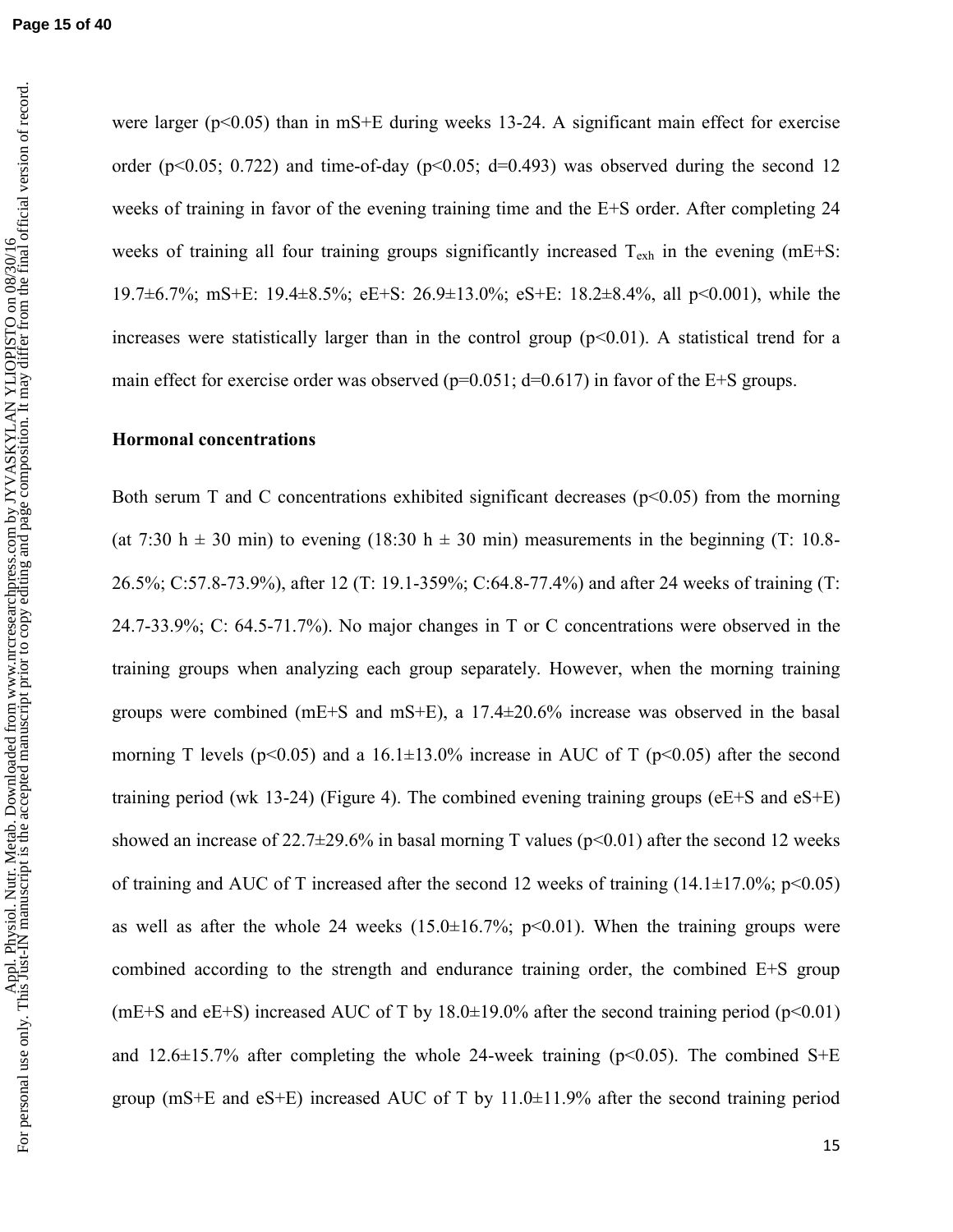$(p<0.05)$ . Basal morning T concentrations increased similarly in the combined E+S and S+E groups after the weeks 13-24 (E+S:  $17.4 \pm 26.7\%$ ; S+E:  $23.5 \pm 26.6\%$ ; p<0.01) and weeks 1-24  $(E+S: 22.9\pm 27.9; S+E 14.4\pm 22.4\%; p<0.05)$ . AUC of C remained statistically unchanged by the training time and order interaction (Figure 4). In the combined morning group a statistical trend for the increased basal morning  $(11.9 \pm 17.7\%; p<0.06)$  cortisol levels during the weeks 13-24 was observed. Basal morning C concentrations increased by  $14.7\pm 26.0\%$  (p<0.01) in the evening combined group when the changes over the entire 24 weeks of training were analyzed. In the combined E+S and S+E groups basal morning C concentrations similarly increased during the weeks 1-24 (E+S: 19.1±32.2%; S+E: 13.0±22.3%; p<0.05).

#### **DISCUSSION**

The main results of the present study were that whereas the S and E training order and time-ofday of the training did not influence the magnitude of adaptations in maximal dynamic strength performance, the present combined training intervention induced larger gains in muscle crosssectional area in the evening training groups compared to the morning groups, irrespective of the exercise order. Endurance performance development seemed to be related to the sequence of S and E training, favoring the E+S order both in the morning and in the evening. Furthermore, prolonged combined training may cause training-time-specific adaptations as training in the evening seemed to lead to greater evening endurance performance adaptations compared to the morning training. Diurnal rhythms in testosterone and cortisol remained statistically unaltered by the training order or time.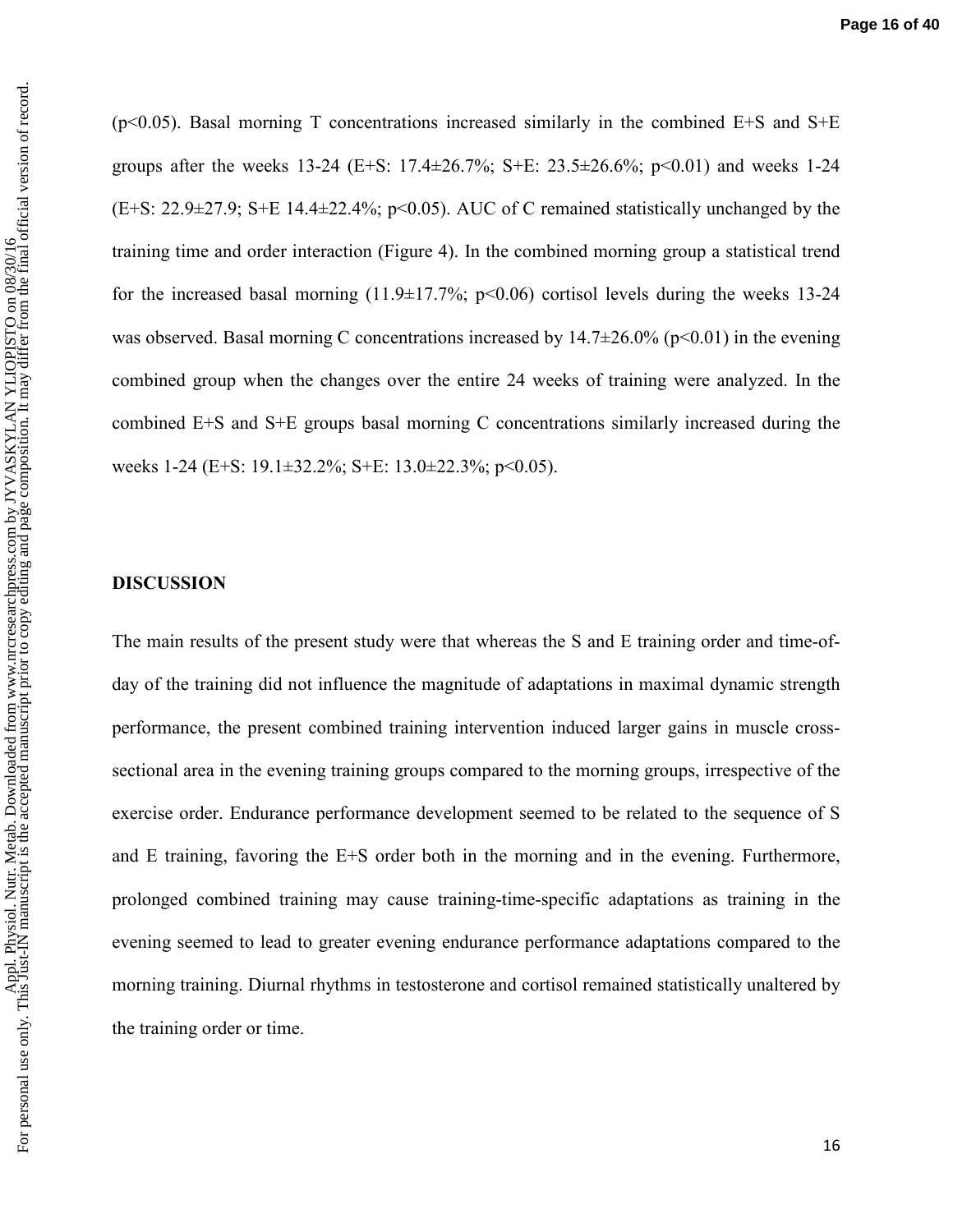#### **Strength performance**

After 24 weeks of time-of-day-specific same-session combined S and E training all training groups similarly increased dynamic 1 RM strength performance. The increases in 1 RM were independent of the training time (morning vs. evening) and order. Some of the previous not-timeof-day-specific combined training studies have suggested that endurance exercise at the beginning of an exercise session may interfere with neural adaptations in young (Eklund et al. 2015) and strength development in old men (Cadore et al. 2013). However, in line with the present results, others have found that gains in maximal strength performance were not related to the sequence of S and E training sessions (Chtara et al. 2008; Schumann et al. 2014). The present results might be specific to the type of endurance training, because the eccentric component of endurance running has been proposed to cause muscle damage (Wilson et al. 2012), whereas cycling has been shown to consist of primarily concentric activity which is biomechanically similar to strength training (Gregor et al. 1991). Consequently, endurance cycling has shown to cause small but statistically significant increases in leg muscle strength in previously untrained men (Häkkinen et al. 2003; Mikkola et al. 2012). It is possible that the cycling activity in the present training program led to synergistic adaptations with strength training, as suggested also by Schumann et al. (2014).

Previous strength training studies have demonstrated that after regular strength training at a particular time-of-day, strength performance increased at the training specific time-of-day (Chtourou et al. 2012, Sedliak et al. 2008). However, similar to our results with combined strength and endurance training, Blonc et al. (2010) showed that strength training displayed no temporal specificity and that training adaptations were not influenced by the time-of-day. The assumption that adaptations to resistance training may vary between different training times is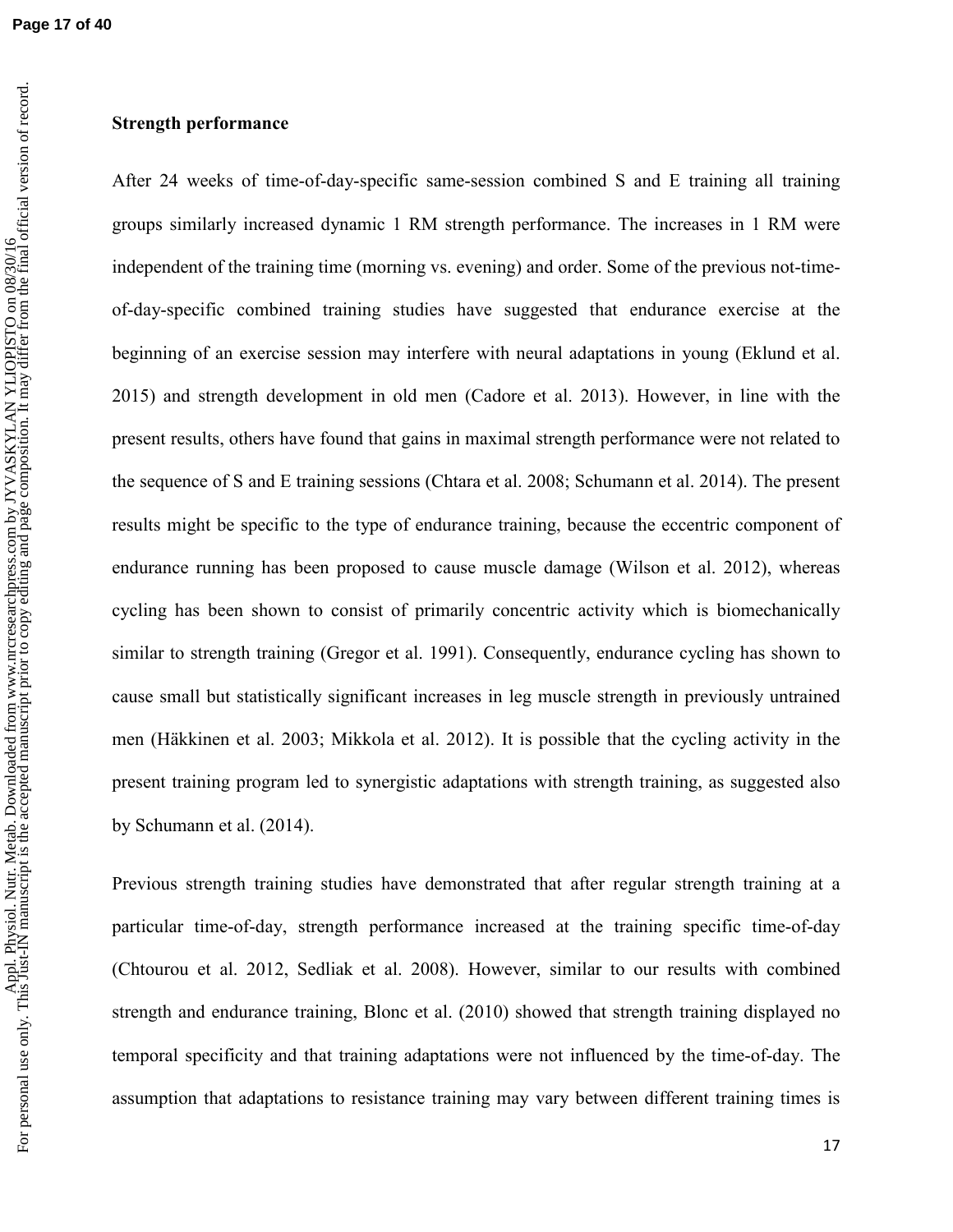based on the fact that various factors influencing maximal strength performance (e.g. body temperature, contractile state of the muscle and/or neural input to the muscle) are highest at a certain time-of-day (Chtourou and Souissi 2012). Therefore, it is possible that lack of diurnal variation in the present maximal dynamic strength performance may have possibly hidden also the diurnal rhythms in maximal strength adaptations. Therefore, future research, where statistically significant diurnal rhythms (morning to evening differences) in maximal dynamic strength performance can be observed, should verify the present results.

# **Hypertrophy**

In agreement with previous reports, the increase in cross-sectional area of vastus lateralis in the present study was not related to the S and E training order (Cadore et al. 2013; Schumann et al. 2014). It is possible that moderate but repeated force production during cycling action provided an additional stimulus to promote hypertrophy (Mikkola et al. 2012), rather than counteracted with the adaptations elicited by hypertrophic and maximal strength training program. Although some studies have reported the interference with muscle hypertrophy development when the combined S and E training is performed at a high frequency or high intensity (Hickson 1980; Kraemer et al. 1995), no interference by endurance training have been reported when the training frequency remains moderate or low (Häkkinen et al. 2003; McCarthy et al. 2002). Thereby, our study is in agreement that S and E training (as cycling) order does not influence the magnitude of adaptations in muscle CSA, especially when the combined training frequency does not exceed 2- 3/week.

In the present study all training groups similarly and significantly increased CSA of vastus lateralis during the first 12 weeks. However, a significant main effect for the training time-of-day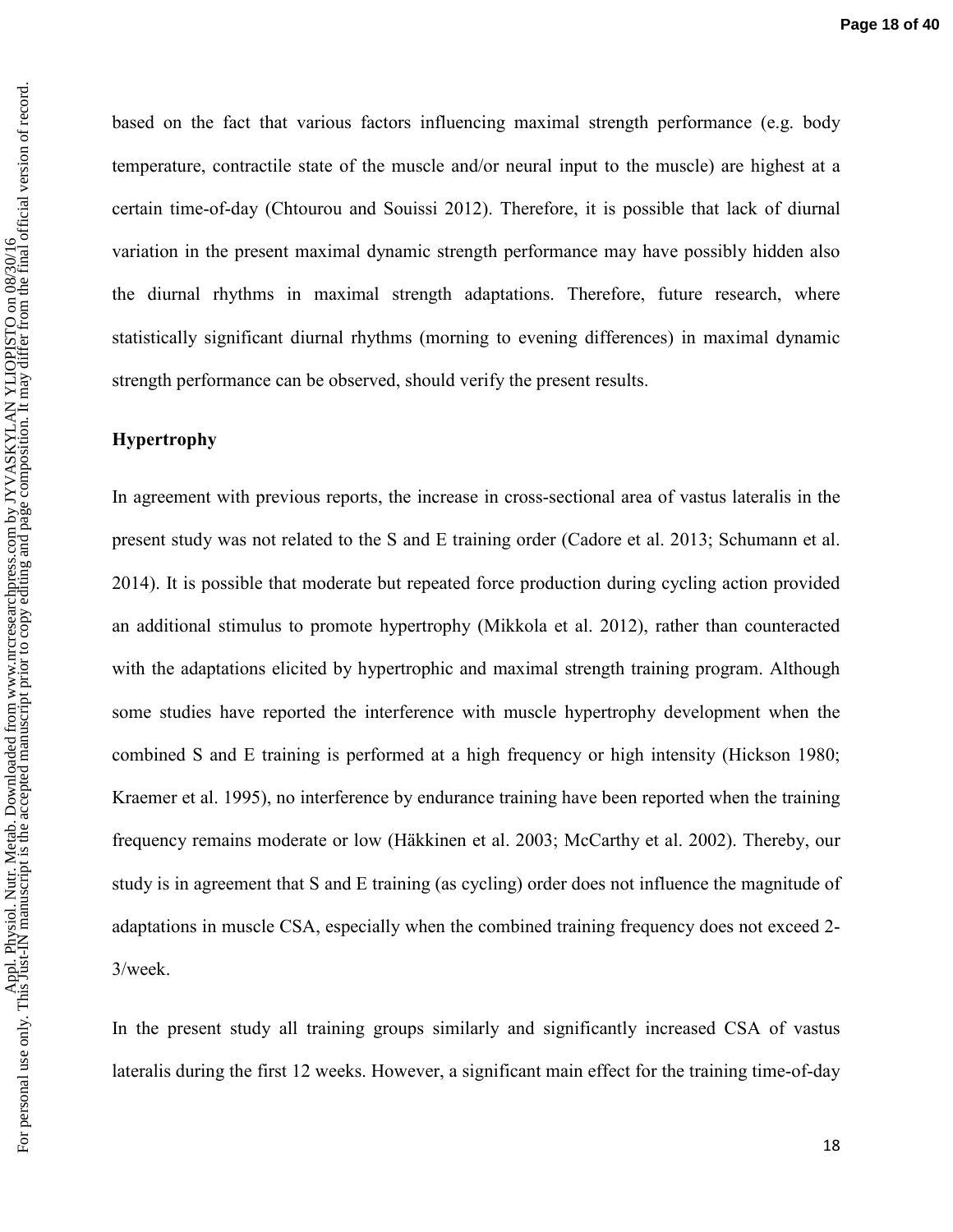**Page 19 of 40**

was found for the changes in CSA of vastus lateralis after the second 12 weeks of combined training, showing that groups training in the evening hours increased CSA significantly more compared to groups training in the morning. Sedliak et al. (2009) have shown that time-of-dayspecific strength training for 2-3 months in the morning and afternoon hours is similarly effective when aiming for muscle hypertrophy. However, the increase in mid-thigh muscle volume, although minor and statistically insignificant, favored the afternoon strength training group (Sedliak et al. 2009). Our results are similar with those of Sedliak et al. (2009) for the first training period (3 months), demonstrating that training time of combined strength and endurance training did not significantly influence the magnitude of adaptations in muscle mass. However, when the training period is prolonged (6 months), the evening training time of combined strength and endurance training may be more beneficial for muscle hypertrophy development. In the present study, training programs were carefully matched for all training groups for training frequencies, intensities and duration and therefore, differences in muscle mass gains might be explained by the training time. In addition, Sedliak et al. (2013) have suggested that strength training in the morning may not provide optimal stimulus for some individuals because of large inter-individual variability in protein signaling after morning compared to the evening strength training. In addition, the significant correlations observed between individual changes in CSA of vastus lateralis and strength of the lower extremities demonstrated that only in the eS+E group the individuals who experienced larger gains in muscle mass also increased more their trainingtime-specific (evening) strength performance. However, it is possible that the present study was underpowered when all four training groups were analyzed separately. Consequently, it is possible that small sample size may have led to insufficient power and type 2 error. Although the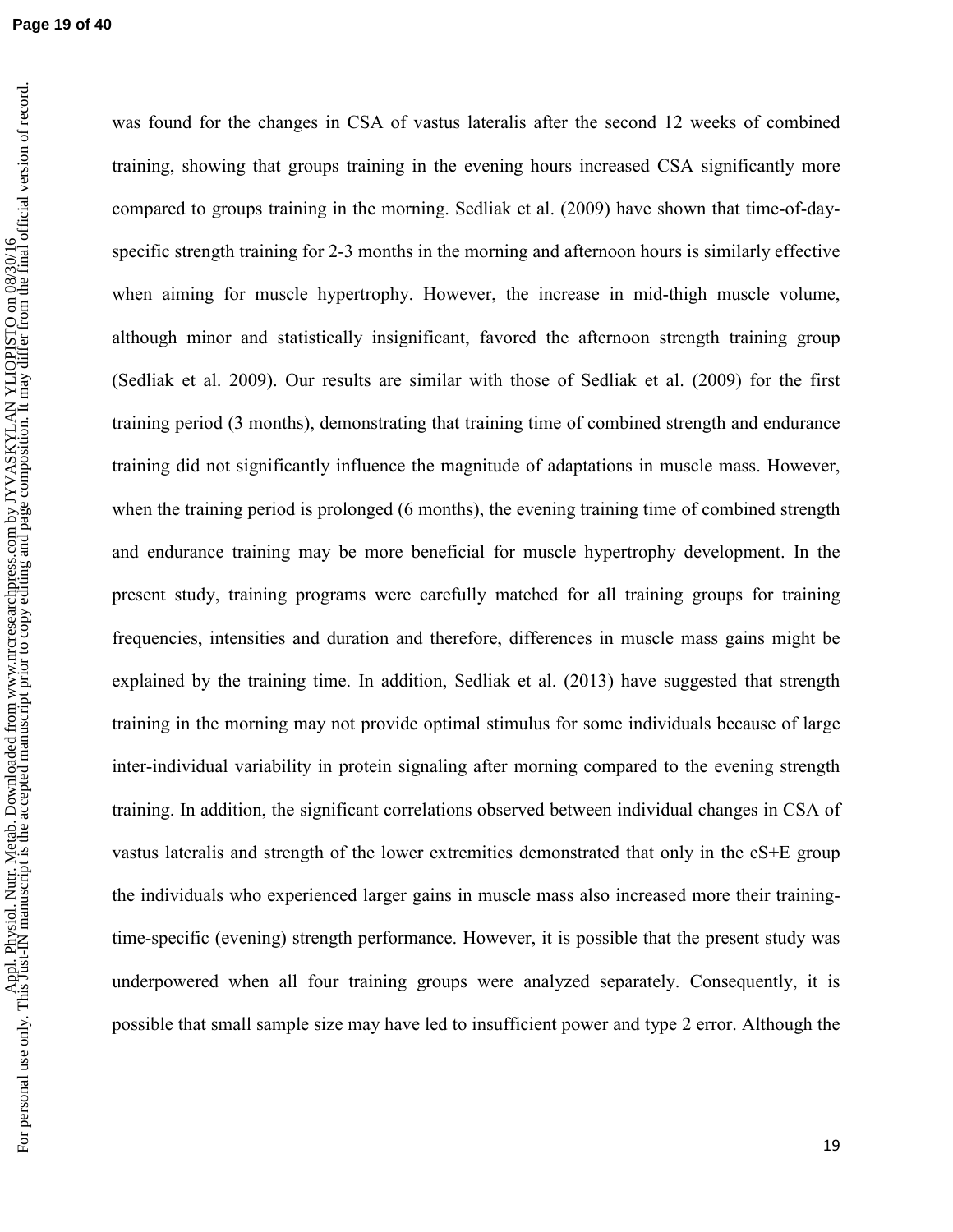present study suggests that regular combined S and E training in the evening hours may be more optimal for muscle hypertrophy, further research is needed to confirm our results.

#### **Endurance performance**

Time to exhaustion improved in all training groups over the 24-week training period. After the first 12 weeks the increases were similar in all training groups, however, a significant order main effect was observed in favor of the E+S order after the second training period both in the morning and in the evening. Several studies have shown that the S and E training order does not influence the magnitude of adaptations in endurance performance (Cadore et al. 2013; Chtara et al. 2008; Schumann et al. 2014) or that combined training limited the increase in  $VO<sub>2</sub>$ max when women performed E before S training (Gravelle and Blessing 2000). However, similar to our present results, Chtara et al. (2005) also found larger improvements in endurance performance when E training preceded S training. Although Dolezal and Potteiger (1998) and Nelson et al. (1990) did not compare different exercise order groups, they did indicate that their combined group that always performed S training first showed disrupted aerobic development. In concordance with our current findings, Nelson et al. (1990) also noted suppressed adaptation in endurance performance only during the second half of a 20-week training program. Given that the strength loading has been shown to impair muscle force generation capacity (Schumann et al. 2013), S training in close proximity with E training may cause difficulty in optimizing physiological adaptations to E training (Chtara et al. 2005). The E training intensity might be one factor to explain why some studies have not found any order effect in endurance performance adaptations. In the previous study by our team (Schumann et al. 2014) a similar E training program as in the present study was used, however, a smaller amount of high intensity interval training sessions were included in the earlier intervention. In addition, the main effect for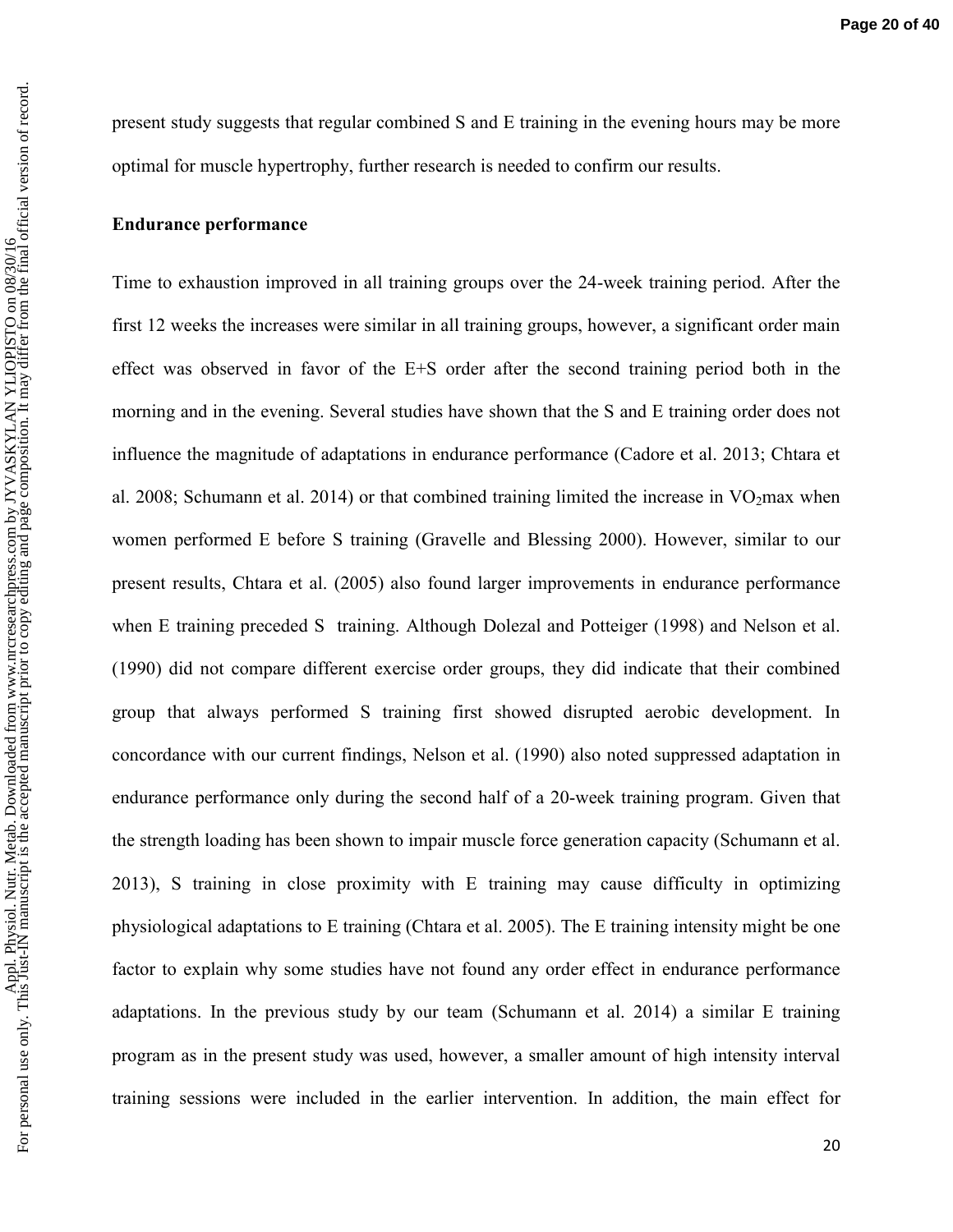**Page 21 of 40**

exercise order was observed after completing the second training period during which both training intensity and frequency were increased. Possibly the increased training intensity, the larger amount of interval training sessions as well as increased training frequency during the second training period may have led to suppressed endurance performance adaptations in the groups who started with S training.

In general, the literature concerning time-of-day effects on endurance performance yields to somewhat inconclusive results (Bessot et al. 2006; Deschenes et al. 1998). Similar to the present study, Deschenes et al. (1998) have suggested that maximal aerobic performance remains constant throughout the day, despite the fact that certain important physiological parameters are subject to diurnal variation. The present results of time-of-day-specific adaptations from the morning measurements are in accordance with Hill et al. (1989) suggesting that the magnitude of the endurance training induced increases in maximal endurance performance were not related to the training time. However, the endurance performance improvements in the evening seemed to be influenced by training time during the latter 12 weeks of training, as evening training seemed to lead to greater increases in time to exhaustion compared to morning training. This suggests that a prolonged training period might be necessary to be able to observe training-time-specific adaptations during combined S and E training.

## **Diurnal variation in serum testosterone and cortisol**

In the present study both total serum T and C exhibited significant diurnal rhythms in all five groups well in line with previous studies (e.g. Kraemer et al. 2001). Neither the morning nor the evening combined training programs led to any systematic changes in typical diurnal variations in resting serum total T and C concentrations. Limited results of acute hormonal response studies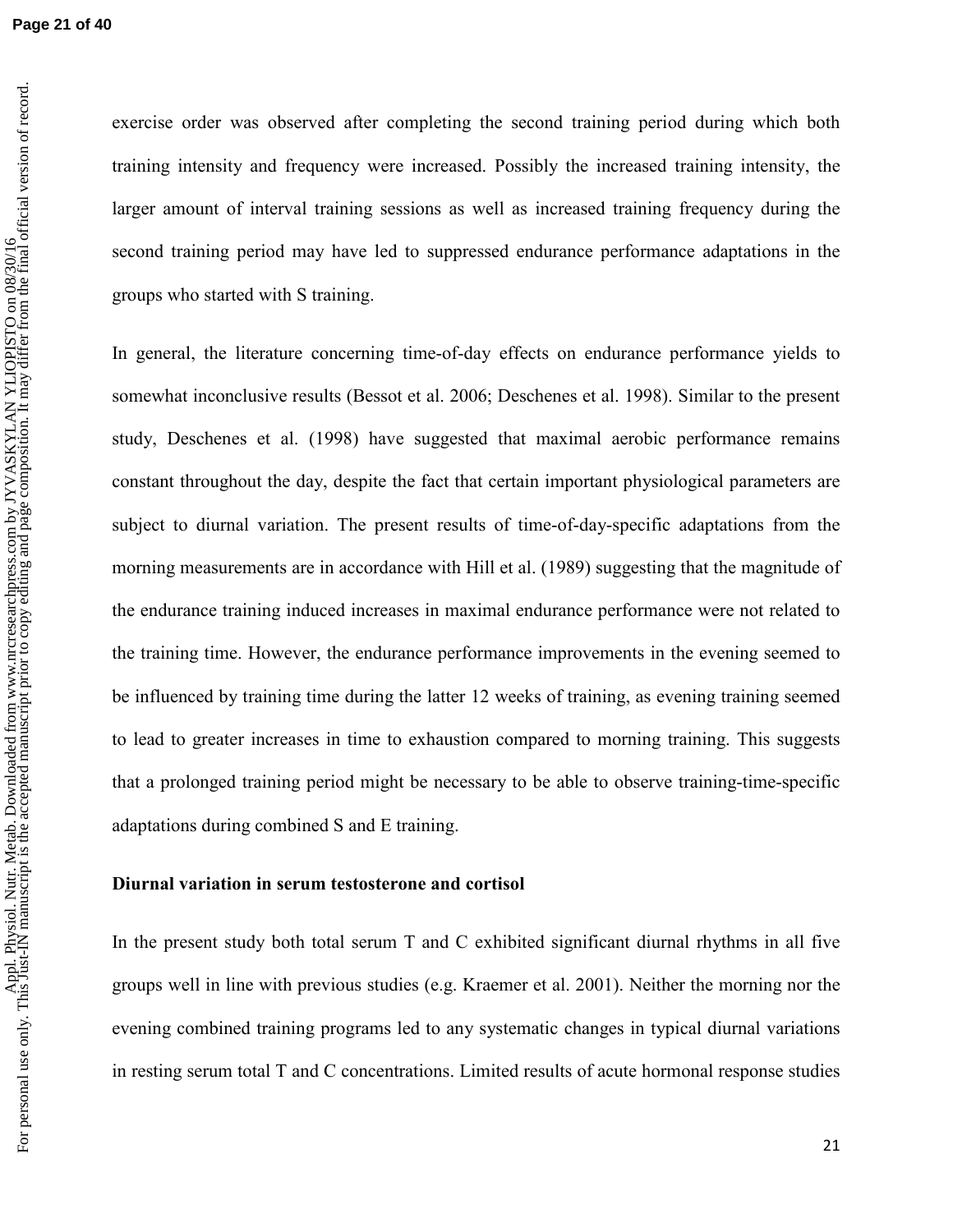${\rm For}$ 

have shown temporary phase shifting effects of strength (Nindl et al. 2001) and endurance (Buxton et al. 2003) exercise. However, others have suggested that heavy resistance exercise has no significant effect on the circadian rhythm of salivary testosterone in previously strengthtrained men (Häkkinen et al. 1988; Kraemer et al. 2001). Therefore, the influences of short-term training protocols seem to be insufficient to alter the circadian profile of T and C (Teo et al. 2011). Sedliak et al. (2007) showed that several weeks of strength training in the morning hours may decrease the resting C concentrations, whereas the evening training did not have that effect. In the same study, no significant changes were observed in resting T concentrations (Sedliak et al. 2007). The authors also proposed that the changes in C concentrations may have occurred due to the decreased anticipatory psychological stress prior to the morning testing (Sedliak et al. 2007). No previous studies appear to have dealt with possible phase shifting properties of prolonged combined S and E training on hormonal rhythms. However, the low sampling frequency may have precluded our ability to evaluate the possible training-induced phase shifts properly (Sedliak et al. 2007). In addition, although the overall training volume was large (2-3 E sessions and 2-3 S sessions per week) for previously untrained men, the training frequency of 2-3 double sessions  $(2-3 E+S \text{ or } S+E \text{ sessions})$  allowed for at least 48 hours of recovery which may have provided sufficient time for photic and social contact factors (Duffy et al. 1996) to reset any possible phase-shifting effect caused by the exercise training. Although, increased morning basal serum T and C concentrations were observed after regular combined S and E training for 24 weeks, these changes did not seem to be related to the training order or the training time. It is possible that increases in T and C concentrations were caused by the seasonal variation due to sampling at different times of the year (Andersson et al. 2003; Persson et al. 2008). Therefore, it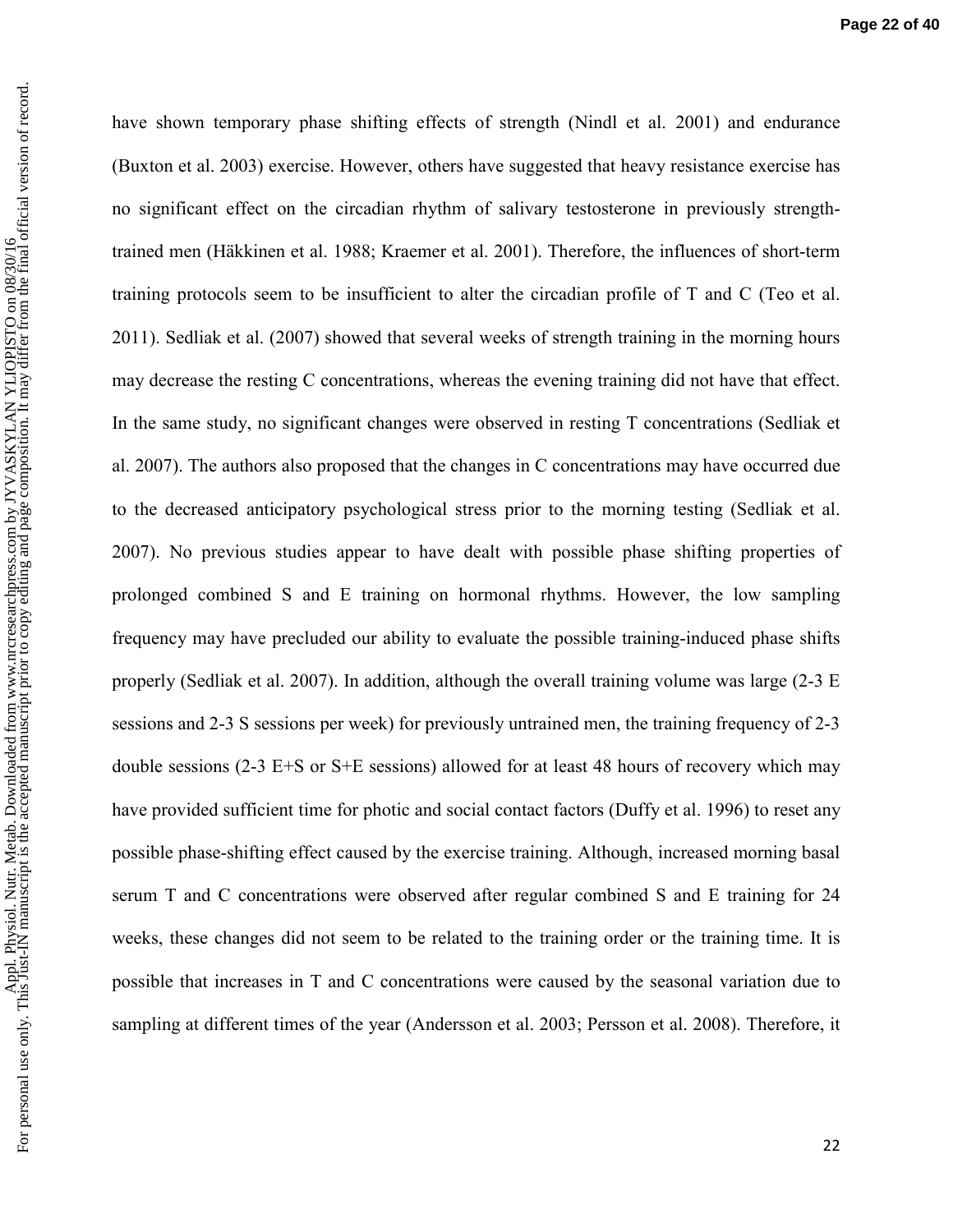remains to be examined whether exercise can exert a sufficiently strong influence to alter the circadian rhythm of T and C.

#### **Conclusions**

This study showed that whereas no major between-group differences were observed over the first 12 weeks, the strength and endurance training order and time-of-day of the training may be important factors to optimize the magnitude of adaptations to combined strength and endurance training, when the training period is extended beyond 12 weeks. The present combined training program in the evening led to larger gains in muscle mass compared to the same training program in the morning hours. The mechanisms for these dissimilar gains after morning and evening combined training, however, are unclear. The improvements in strength performance did not seem to be related to the strength and endurance training time or order, while performing strength training regularly before an endurance session may interfere with the quality of the endurance training adaptations. Therefore, when improvements in endurance performance are sought, it is advisable to perform an endurance session before a strength training session preferably at the time-of-day when the improvements are desired, if the training period is prolonged. To improve strength performance, strength and endurance training sessions can be performed in the desired order in the morning or evening based on the personal preferences. However, gains in muscle mass might be larger, when regularly performing combined strength and endurance training in the evening.

**Conflict of interest:** The authors state that there is no conflict of interest.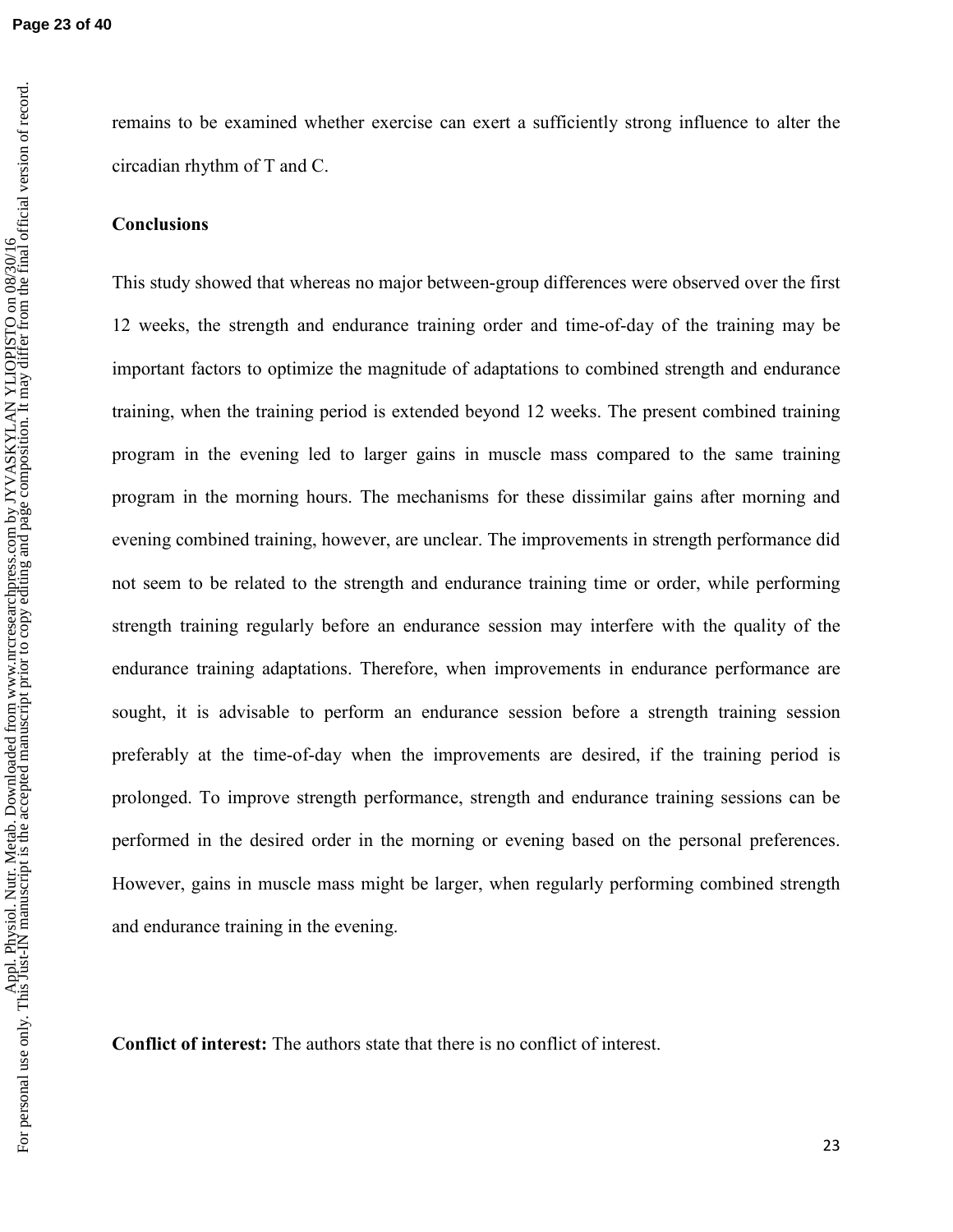**Acknowledgements:** Gratitude is expressed to the Finnish Ministry of Education and Culture and to the Estonian Ministry of Education and Research (SA Archimedes) for financially supporting the completion of this research and to the dedicated group of participants.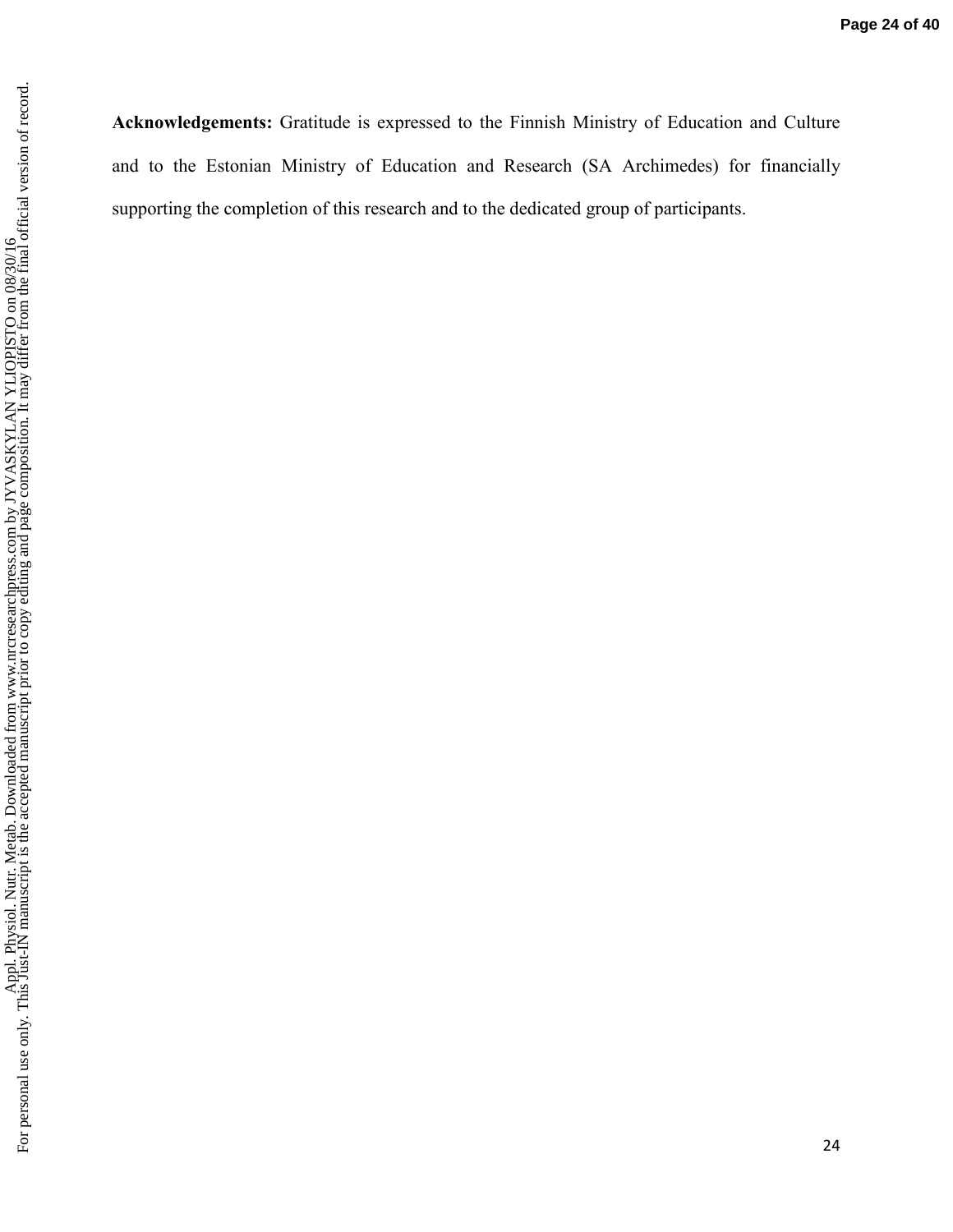# **REFERENCES**

- Ahtiainen, J.P., Hoffren, M., Hulmi, J.J., Pietikäinen, M., Mero, A.A., Avela, J., et al. 2010. Panoramic ultrasonography is a valid method to measure changes in skeletal muscle crosssectional area. Eur. J. Appl. Physiol. **108**(2): 273–9. doi: 10.1007/s00421-009-1211-6.
- Ahtiainen, J.P., Pakarinen, A., Alen, M., Kraemer, W.J., and Häkkinen, K. 2003. Muscle hypertrophy, hormonal adaptations and strength development during strength training in strength-trained and untrained men. Eur. J. Appl. Physiol. **89**(6): 555–63. doi: 10.1007/s00421-003-0833-3.
- Andersson, A.-M., Carlsen, E., Petersen, J.H., and Skakkebaek, N.E. 2003. Variation in levels of serum inhibin B, testosterone, estradiol, luteinizing hormone, follicle-stimulating hormone, and sex hormone-binding globulin in monthly samples from healthy men during a 17-month period: possible effects of seasons. J. Clin. Endocrinol. Metab. **88**(2): 932–7. doi: 10.1210/jc.2002-020838.
- Bessot, N., Nicolas, A., Moussay, S., Gauthier, A., Sesboüé, B., and Davenne, D. 2006. The effect of pedal rate and time of day on the time to exhaustion from high-intensity exercise. Chronobiol. Int. **23**(5): 1009–24. doi: 10.1080/07420520600920726.
- Blonc, S., Perrot, S., Racinais, S., Aussepe, S., and Hue, O. 2010. Effects of 5 weeks of training at the same time of day on the diurnal variations of maximal muscle power performance. J. Strength Cond. Res. **24**(1): 23–9. doi: 10.1519/JSC.0b013e3181b295d6.
- Buxton, O.M., Lee, C.W., L'Hermite-Baleriaux, M., Turek, F.W., and Van Cauter, E. 2003. Exercise elicits phase shifts and acute alterations of melatonin that vary with circadian phase. Am. J. Physiol. Regul. Integr. Comp. Physiol. **284**(3): R714–24. doi: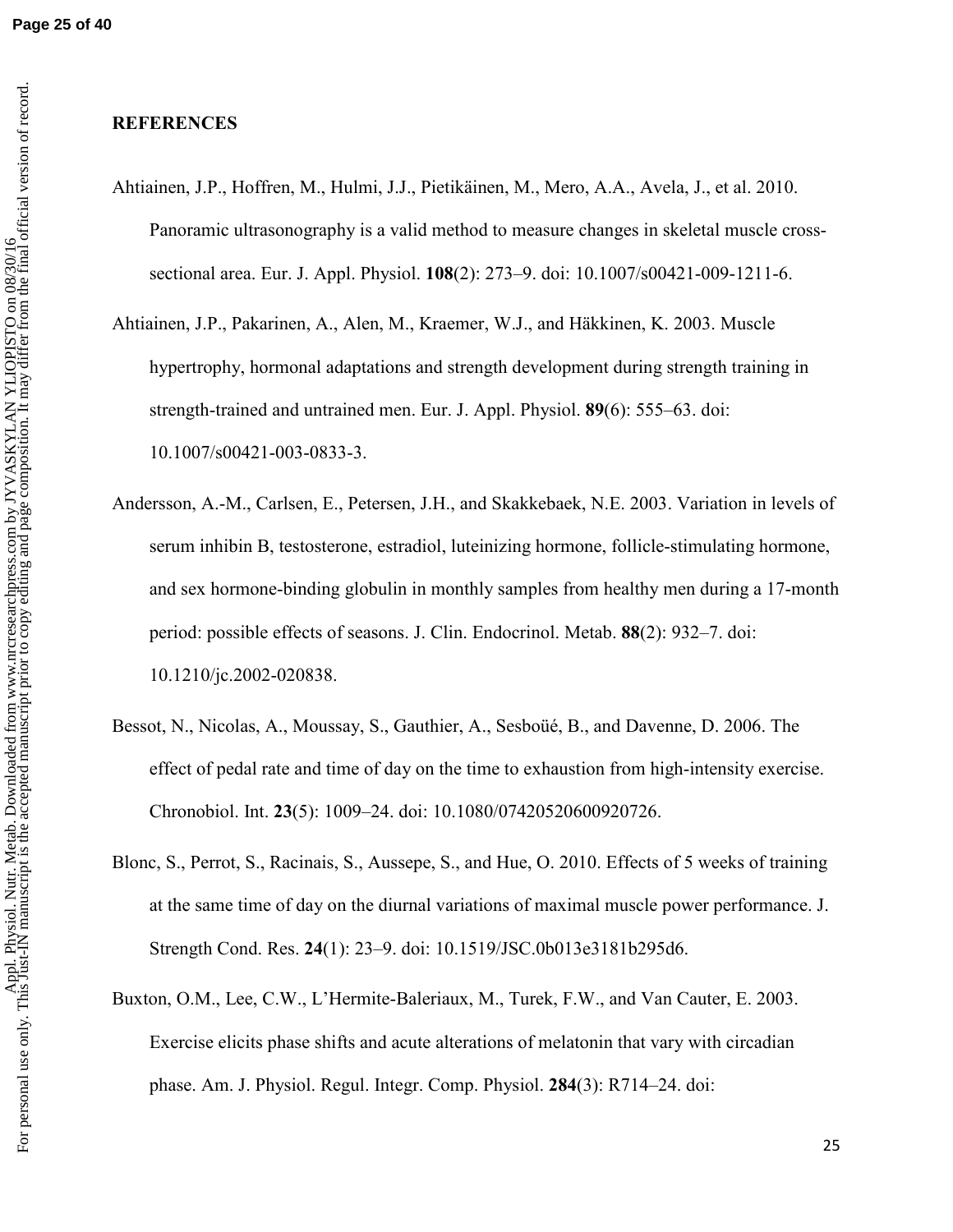For $\cdot$ 

10.1152/ajpregu.00355.2002.

- Cadore, E.L., Izquierdo, M., Pinto, S.S., Alberton, C.L., Pinto, R.S., Baroni, B.M., et al. 2013. Neuromuscular adaptations to concurrent training in the elderly: Effects of intrasession exercise sequence. Age (Omaha). **35**(3): 891–903. doi: 10.1007/s11357-012-9405-y.
- Chtara, M., Chamari, K., Chaouachi, M., Chaouachi, A., Koubaa, D., Feki, Y., et al. 2005. Effects of intra-session concurrent endurance and strength training sequence on aerobic performance and capacity. Br. J. Sports Med. **39**(8): 555–560. doi: 10.1136/bjsm.2004.015248.
- Chtara, M., Chaouachi, A., Levin, G.T., Chaouachi, M., Chamari, K., Amri, M., et al. 2008. Effect of concurrent endurance and circuit resistance training sequence on muscular strength and power development. J. Strength Cond. Res. **22**(4): 1037–1045. doi: 10.1519/JSC.0b013e31816a4419.
- Chtourou, H., Driss, T., Souissi, S., Gam, A., Chaouachi, A., and Souissi, N. 2012. The effect of strength training at the same time of the day on the diurnal fluctuations of muscular anaerobic performances. J. Strength Cond. Res. **26**(1): 217–25. doi: 10.1519/JSC.0b013e31821d5e8d.
- Chtourou, H., Hammouda, O., Aloui, A., Chaabouni, K., Makni-Ayedi, F., Wahl, M., et al. 2013. The effect of time of day on hormonal responses to resistance exercise. Biol. Rhythm Res. **45**(2): 247–256. Taylor & Francis. doi: 10.1080/09291016.2013.805909.
- Chtourou, H., and Souissi, N. 2012. The effect of training at a specific time of day: a review. J. Strength Cond. Res. **26**: 1984–2005. doi: 10.1519/JSC.0b013e31825770a7.

Deschenes, M.R., Sharma, J. V, Brittingham, K.T., Casa, D.J., Armstrong, L.E., and Maresh,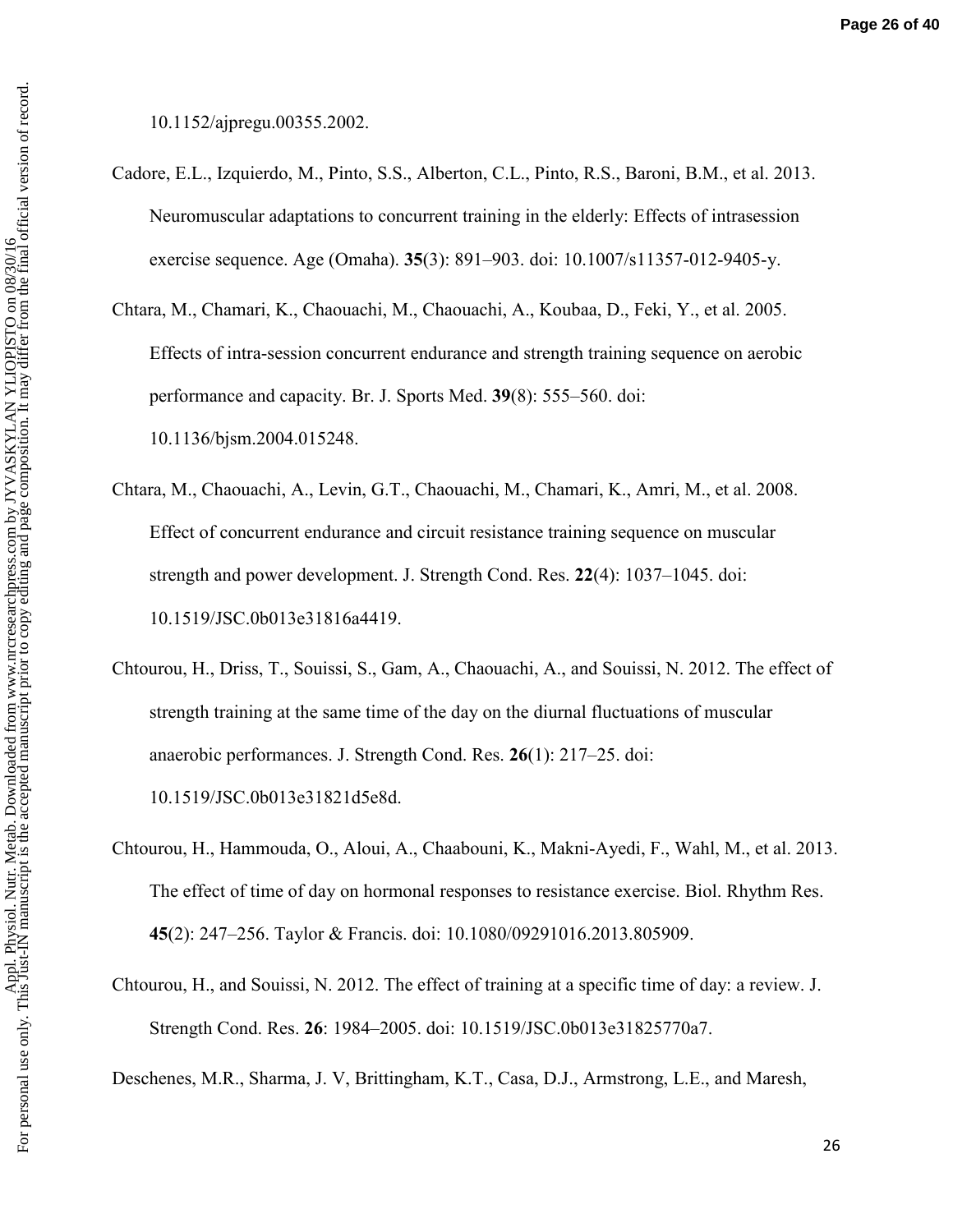C.M. 1998. Chronobiological effects on exercise performance and selected physiological responses. Eur. J. Appl. Physiol. Occup. Physiol. **77**(3): 249–56. doi: 10.1007/s004210050329.

- Dolezal, B.A., and Potteiger, J.A. 1998. Concurrent resistance and endurance training influence basal metabolic rate in nondieting individuals. J. Appl. Physiol. **85**(2): 695–700. Available from http://www.ncbi.nlm.nih.gov/pubmed/9688748 [accessed 6 November 2015].
- Duffy, J.F., Kronauer, R.E., and Czeisler, C.A. 1996. Phase-shifting human circadian rhythms: influence of sleep timing, social contact and light exposure. J. Physiol. **495 ( Pt 1**: 289–97. Available from

http://www.pubmedcentral.nih.gov/articlerender.fcgi?artid=1160744&tool=pmcentrez&ren dertype=abstract [accessed 5 November 2015].

- Eklund, D., Pulverenti, T., Bankers, S., Avela, J., Newton, R., Schumann, M., et al. 2015. Neuromuscular Adaptations to Different Modes of Combined Strength and Endurance Training. Int. J. Sports Med. **36**(2): 120–9. doi: 10.1055/s-0034-1385883.
- Fyfe, J.J., Bishop, D.J., and Stepto, N.K. 2014. Interference between concurrent resistance and endurance exercise: molecular bases and the role of individual training variables. Sports Med. **44**(6): 743–62. doi: 10.1007/s40279-014-0162-1.
- Gravelle, B.L., and Blessing, D.L. 2000. Physiological Adaptation in Women Concurrently Training for Strength and Endurance. doi: 10.1519/1533- 4287(2000)014<0005:PAIWCT>2.0.CO;2.
- Gregor, R.J., Broker, J.P., and Ryan, M.M. 1991. The biomechanics of cycling. Exerc. Sport Sci. Rev. **19**: 127–69. Available from http://www.ncbi.nlm.nih.gov/pubmed/1936084 [accessed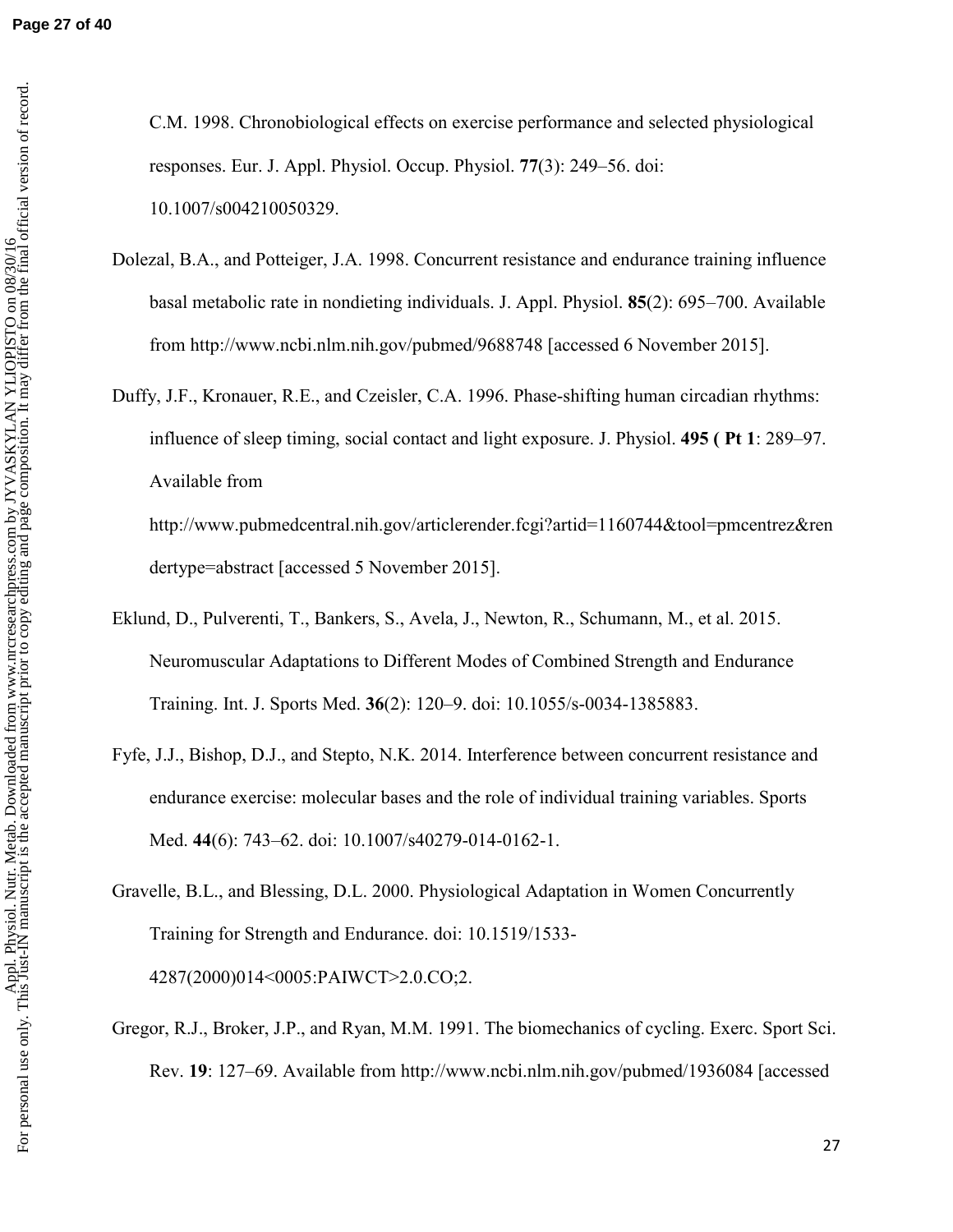${\rm For}$ 

6 November 2015].

- Hackney, A.C., Szczepanowska, E., and Viru, A.M. 2003. Basal testicular testosterone production in endurance-trained men is suppressed. Eur. J. Appl. Physiol. **89**(2): 198–201. doi: 10.1007/s00421-003-0794-6.
- Hickson, R.C. 1980. Interference of strength development by simultaneously training for strength and endurance. Eur. J. Appl. Physiol. Occup. Physiol. **45**(2-3): 255–263. doi: 10.1007/BF00421333.
- Hill, D.W., Cureton, K.J., and Collins, M.A. 1989. Circadian specificity in exercise training. Ergonomics **32**(1): 79–92. doi: 10.1080/00140138908966069.
- Hill, D.W., Leiferman, J.A., Lynch, N.A., Dangelmaier, B.S., and Burt, S.E. 1998. Temporal specificity in adaptations to high-intensity exercise training. Med. Sci. Sports Exerc. **30**(3): 450–5. Available from http://www.ncbi.nlm.nih.gov/pubmed/9526893 [accessed 5 November 2015].
- Häkkinen, K., Alen, M., Kraemer, W.J., Gorostiaga, E., Izquierdo, M., Rusko, H., et al. 2003. Neuromuscular adaptations during concurrent strength and endurance training versus strength training. Eur. J. Appl. Physiol. **89**(1): 42–52. doi: 10.1007/s00421-002-0751-9.
- Häkkinen, K., Pakarinen, A., Alén, M., Kauhanen, H., and Komi, P. V. 1988. Daily hormonal and neuromuscular responses to intensive strength training in 1 week. Int. J. Sports Med. **9**: 422–428. doi: 10.1055/s-2007-1025044.
- Häkkinen, K., Pakarinen, A., Alén, M., and Komi, P. V. 1985. Serum hormones during prolonged training of neuromuscular performance. Eur. J. Appl. Physiol. Occup. Physiol. **53**(4): 287–93. Available from http://www.ncbi.nlm.nih.gov/pubmed/4039254 [accessed 5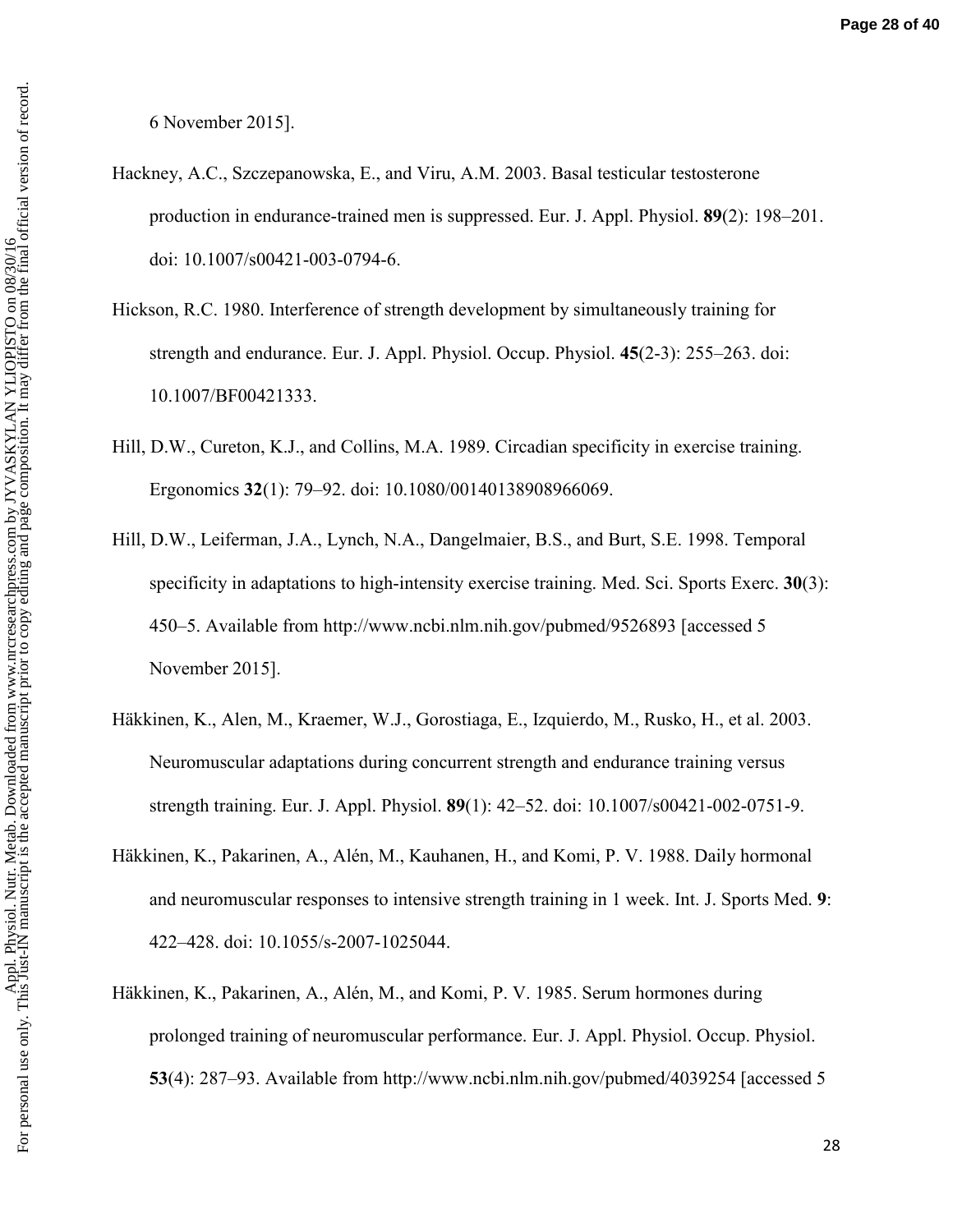November 2015].

- Kraemer, W.J., Loebel, C.C., Volek, J.S., Ratamess, N.A., Newton, R.U., Wickham, R.B., et al. 2001. The effect of heavy resistance exercise on the circadian rhythm of salivary testosterone in men. Eur. J. Appl. Physiol. **84**(1-2): 13–8. doi: 10.1007/s004210000322.
- Kraemer, W.J., Patton, J.F., Gordon, S.E., Harman, E.A., Deschenes, M.R., Reynolds, K., et al. 1995. Compatibility of high-intensity strength and endurance training on hormonal and skeletal muscle adaptations. J. Appl. Physiol. **78**(3): 976–89. Available from http://www.ncbi.nlm.nih.gov/pubmed/7775344 [accessed 14 September 2015].
- Kraemer, W.J., and Ratamess, N.A. 2005. Hormonal responses and adaptations to resistance exercise and training. Sports Med. **35**(4): 339–61. Available from http://www.ncbi.nlm.nih.gov/pubmed/15831061 [accessed 1 November 2015].
- Leveritt, M., and Abernethy, P.J. 1999. Acute Effects of High-Intensity Endurance Exercise on Subsequent Resistance Activity. doi: 10.1519/1533- 4287(1999)013<0047:AEOHIE>2.0.CO;2.
- McCarthy, J.P., Pozniak, M.A., and Agre, J.C. 2002. Neuromuscular adaptations to concurrent strength and endurance training. Med. Sci. Sports Exerc. **34**(3): 511–9. Available from http://www.ncbi.nlm.nih.gov/pubmed/11880817 [accessed 28 September 2015].
- Mikkola, J., Rusko, H., Izquierdo, M., Gorostiaga, E.M., and Häkkinen, K. 2012. Neuromuscular and cardiovascular adaptations during concurrent strength and endurance training in untrained men. Int. J. Sports Med. **33**(9): 702–10. doi: 10.1055/s-0031-1295475.
- Nelson, A.G., Arnall, D.A., Loy, S.F., Silvester, L.J., and Conlee, R.K. 1990. Consequences of combining strength and endurance training regimens. Phys. Ther. **70**(5): 287–294. doi: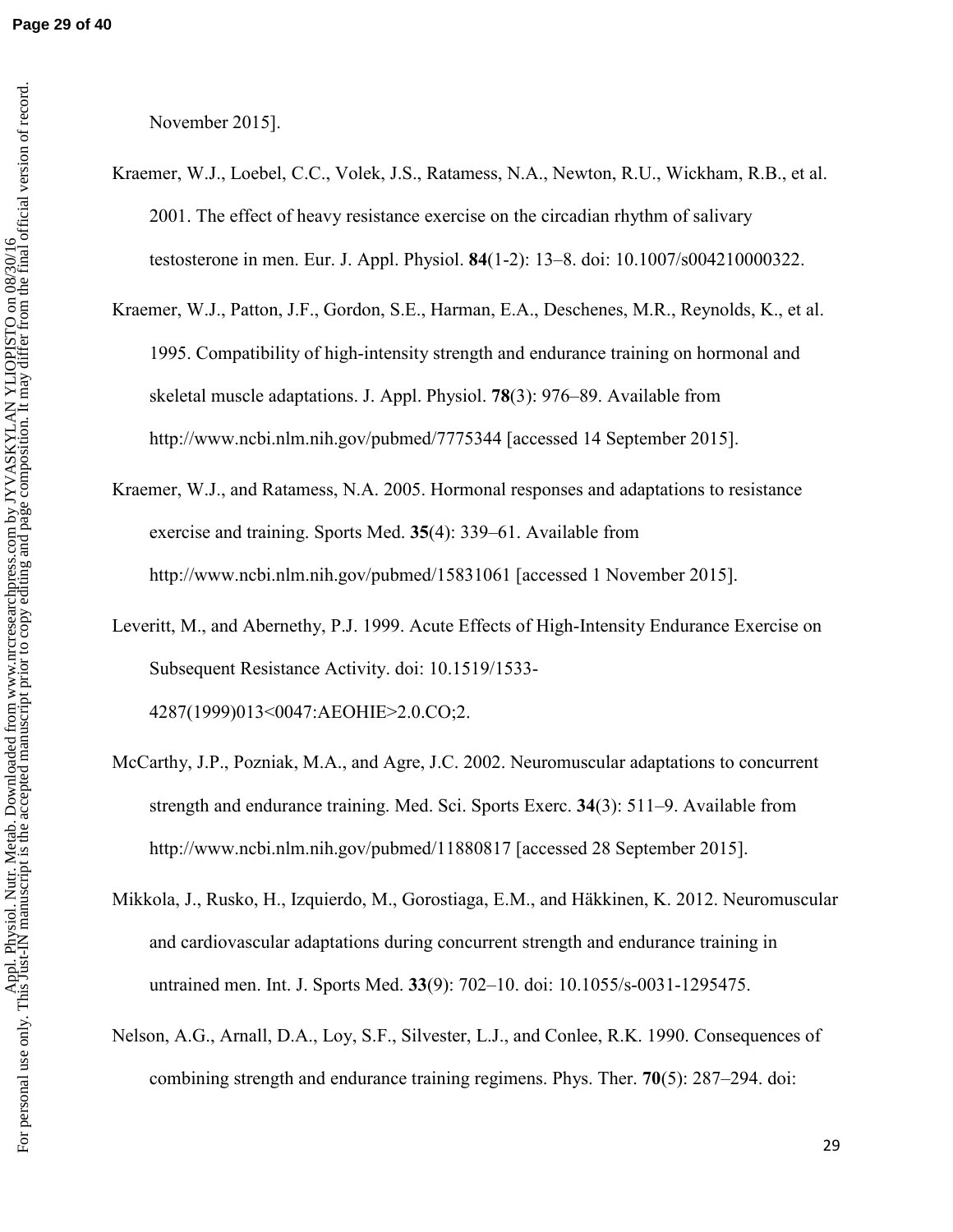${\rm For}$ 

10.1519/00126548-200008000-00011.

- Nindl, B.C., Kraemer, W.J., Deaver, D.R., Peters, J.L., Marx, J.O., Heckman, J.T., et al. 2001. LH secretion and testosterone concentrations are blunted after resistance exercise in men. J. Appl. Physiol. **91**(3): 1251–8. Available from http://www.ncbi.nlm.nih.gov/pubmed/11509523 [accessed 6 November 2015].
- Persson, R., Garde, A.H., Hansen, A.M., Osterberg, K., Larsson, B., Orbaek, P., et al. 2008. Seasonal variation in human salivary cortisol concentration. Chronobiol. Int. **25**(6): 923–37. doi: 10.1080/07420520802553648.
- Roenneberg, T., Wirz-Justice, A., and Merrow, M. 2003. Life between clocks: daily temporal patterns of human chronotypes. J. Biol. Rhythms **18**: 80–90. doi: 10.1177/0748730402239679.
- Schumann, M., Eklund, D., Taipale, R.S., Nyman, K., Kraemer, W.J., Häkkinen, A., et al. 2013. Acute neuromuscular and endocrine responses and recovery to single-session combined endurance and strength loadings: "order effect" in untrained young men. J. Strength Cond. Res. **27**(2): 421–33. doi: 10.1519/JSC.0b013e31827f4a10.
- Schumann, M., Küüsmaa, M., Newton, R.U., Sirparanta, A.-I., Syväoja, H., Häkkinen, A., et al. 2014. Fitness and Lean Mass Increases during Combined Training Independent of Loading Order. Med. Sci. Sport. Exerc. **46**(9): 1758–1768. doi: 10.1249/MSS.0000000000000303.
- Sedliak, M., Finni, T., Cheng, S., Kraemer, W.J., and Häkkinen, K. 2007. Effect of time-of-dayspecific strength training on serum hormone concentrations and isometric strength in men. Chronobiol. Int. **24**(6): 1159–77. doi: 10.1080/07420520701800686.

Sedliak, M., Finni, T., Cheng, S., Lind, M., and Häkkinen, K. 2009. Effect of time-of-day-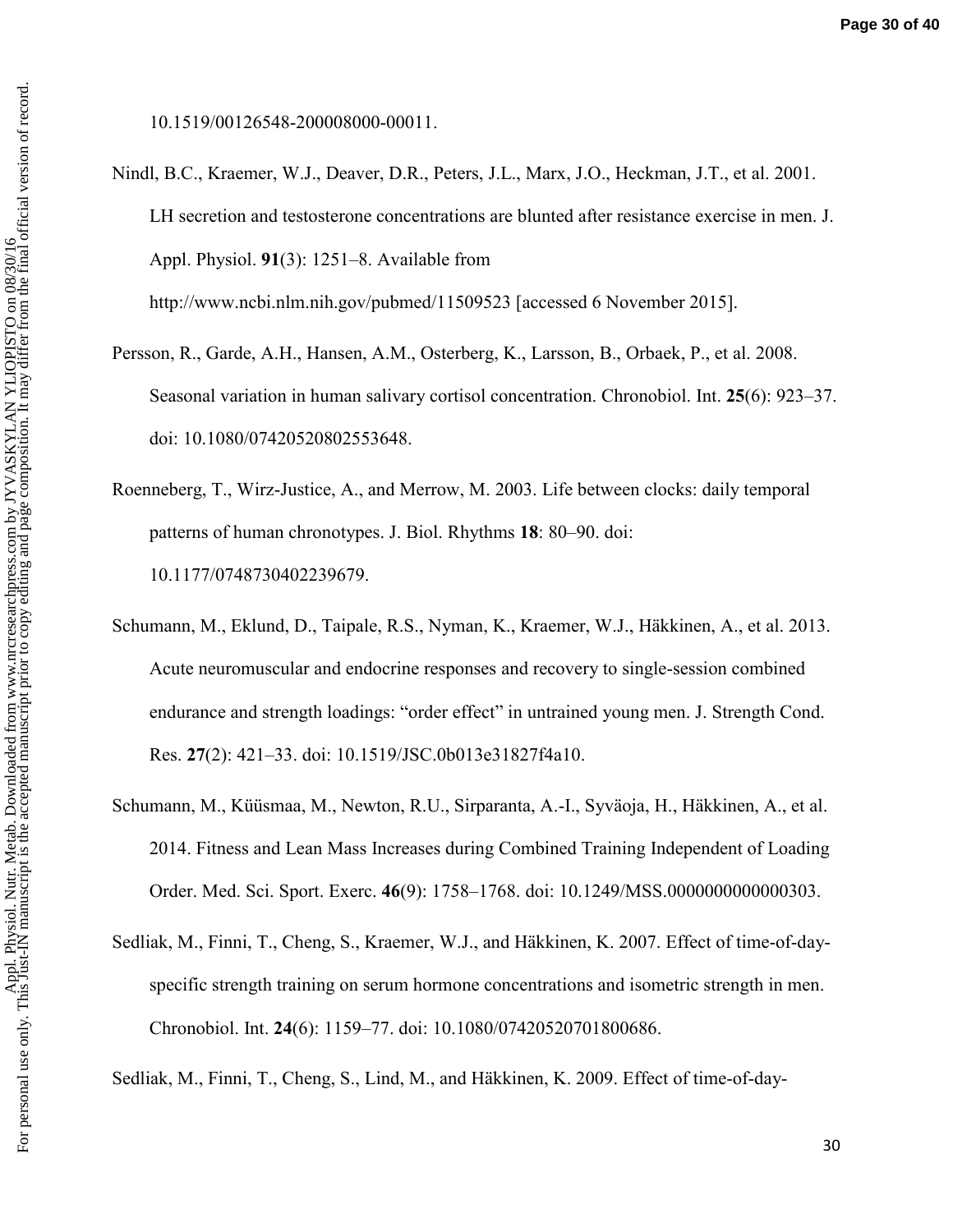specific strength training on muscular hypertrophy in men. J. Strength Cond. Res. **23**(9): 2451–7. doi: 10.1519/JSC.0b013e3181bb7388.

- Sedliak, M., Finni, T., Peltonen, J., and Häkkinen, K. 2008. Effect of time-of-day-specific strength training on maximum strength and EMG activity of the leg extensors in men. J. Sports Sci. **26**: 1005–1014. doi: 10.1080/02640410801930150.
- Sedliak, M., Zeman, M., Buzgó, G., Cvečka, J., Hamar, D., Laczo, E., et al. 2013. Effects of time of day on resistance exercise-induced anabolic signaling in skeletal muscle. Biol. Rhythm Res. **44**(5): 756–770. Taylor & Francis. doi: 10.1080/09291016.2012.740314.
- Souissi, N., Gauthier, A., Sesboüé, B., Larue, J., and Davenne, D. 2002. Effects of regular training at the same time of day on diurnal fluctuations in muscular performance. J. Sports Sci. **20**(11): 929–37. doi: 10.1080/026404102320761813.
- Teo, W., Newton, M.J., and McGuigan, M.R. 2011. Circadian rhythms in exercise performance: Implications for hormonal and muscular adaptation. J. Sport. Sci. Med. **10**: 600–606.
- Torii, J., Shinkai, S., Hino, S., Kurokawa, Y., Tomita, N., Hirose, M., et al. 1992. Effect of time of day on adaptive response to a 4-week aerobic exercise program. J. Sports Med. Phys. Fitness **32**(4): 348–52. Available from http://www.ncbi.nlm.nih.gov/pubmed/1293416 [accessed 5 November 2015].
- West, D.W.D., and Phillips, S.M. 2012. Associations of exercise-induced hormone profiles and gains in strength and hypertrophy in a large cohort after weight training. Eur. J. Appl. Physiol. **112**(7): 2693–2702. doi: 10.1007/s00421-011-2246-z.
- Wilson, J.M., Marin, P.J., Rhea, M.R., Wilson, S.M.C., Loenneke, J.P., and Anderson, J.C. 2012. Concurrent training: a meta-analysis examining interference of aerobic and resistance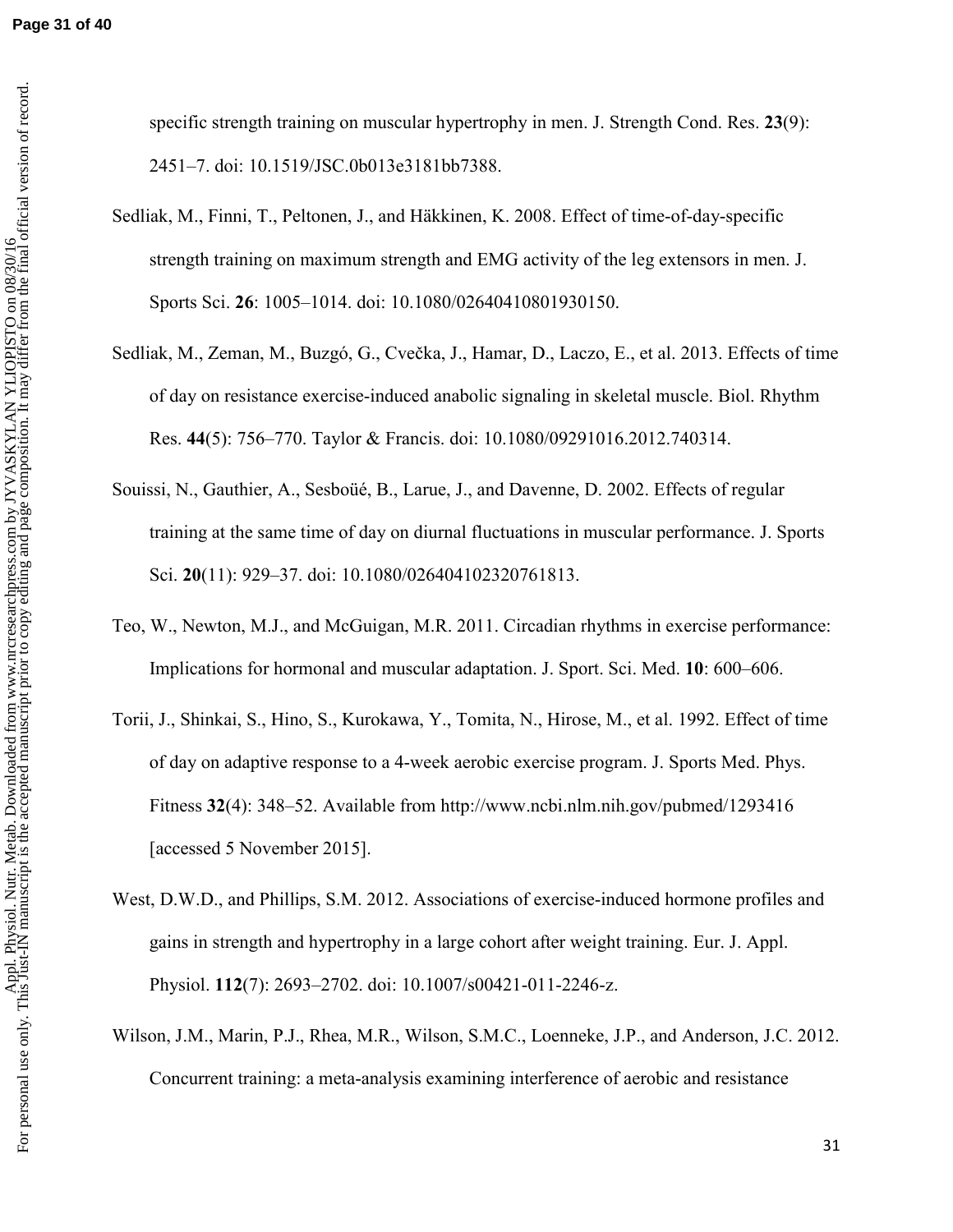exercises. J. Strength Cond. Res. **26**(8): 2293–307. doi: 10.1519/JSC.0b013e31823a3e2d.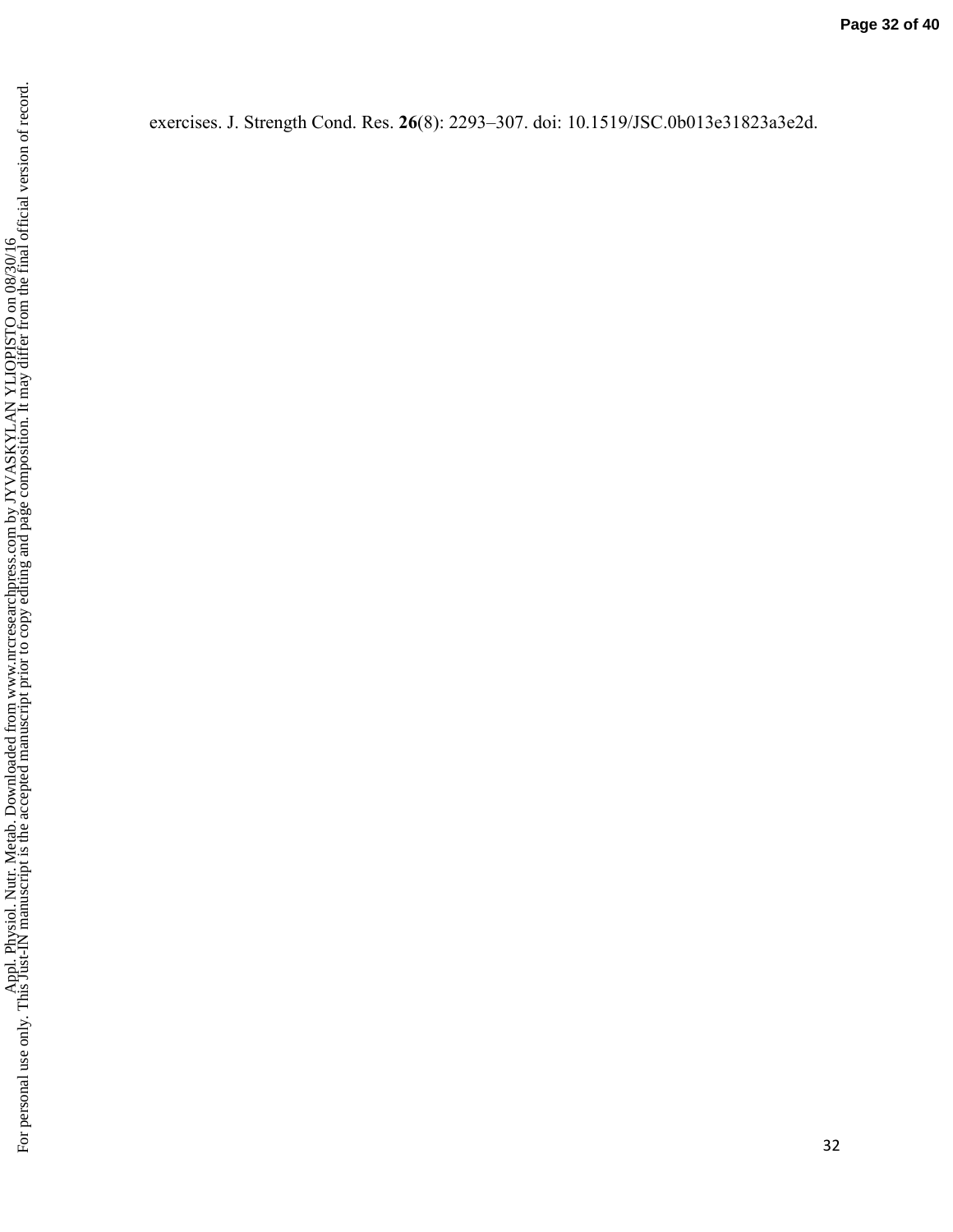# **Tables**

Table 1. Basal anthropometric characteristics  $\pm$  SD of the participants.

|                 | Age ( $yrs$ ) $\pm$ SD | Height $(m) \pm SD$ | Weight $(kg) \pm SD$ | BMI ( $\text{kg/m}^2$ ) ± SD |
|-----------------|------------------------|---------------------|----------------------|------------------------------|
| $mE+S(n=9)$     | $36.1 \pm 6.5$         | $1.80 \pm 0.04$     | $86.1 \pm 8.9$       | $26.5 \pm 2.1$               |
| $mS+E (n=9)$    | $30.8 \pm 5.0$         | $1.82 \pm 0.08$     | $82.0 \pm 14.0$      | $24.8 \pm 3.8$               |
| $eE+S(n=12)$    | $31.4 \pm 4.6$         | $1.80 \pm 0.07$     | $78.0 \pm 8.5$       | $24.1 \pm 2.5$               |
| $eS+E$ (n=12)   | $31.4 \pm 6.5$         | $1.81 \pm 0.06$     | $80.0 \pm 10.6$      | $24.5 \pm 2.7$               |
| Controls (n=10) | $32.4 \pm 4.9$         | $1.81 \pm 0.08$     | $79.0 \pm 12.8$      | $23.9 \pm 2.7$               |

m=training in the morning; e=training in the evening; E+S=endurance before strength training; S+E=strength before endurance.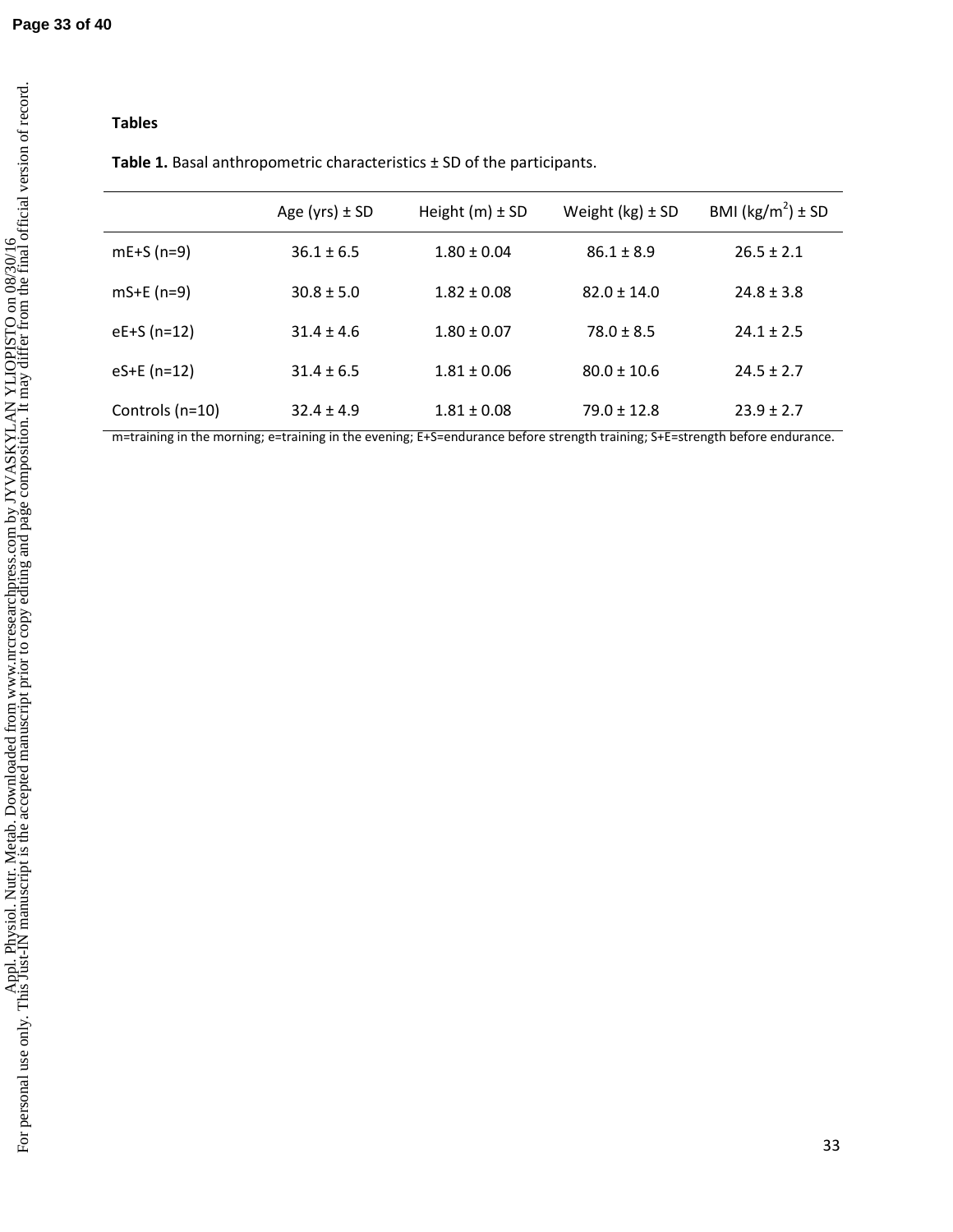**Table 2.** Absolute values ± SD of 1 repetition maximal (1RM) strength in leg press, time to exhaustion and muscle cross-sectional area of m. vastus lateralis at pre-, mid- and post measurements in the morning and in the evening.

|                                       | Pre-measurements  |                   | Mid-measurements  |                   | Post-measurements |                   |  |
|---------------------------------------|-------------------|-------------------|-------------------|-------------------|-------------------|-------------------|--|
|                                       | Morning           | Evening           | Morning           | Evening           | Morning           | Evening           |  |
| $1$ RM (kg) $\pm$ SD                  |                   |                   |                   |                   |                   |                   |  |
| $mE+S(n=9)$                           | $161.8 \pm 20.4$  | $158.3 \pm 21.4$  | $178.3 \pm 20.5$  | $180.6 \pm 17.8$  | $183.5 \pm 18.7$  | $185.0 \pm 19.7$  |  |
| $mS+E (n=9)$                          | $149.1 \pm 22.3$  | $146.6 \pm 24.6$  | $170.0 \pm 27.5$  | $170.5 \pm 29.3$  | $174.2 \pm 26.8$  | $176.7 \pm 30.8$  |  |
| eE+S (n=12)                           | $142.6 \pm 24.7$  | $140.4 \pm 25.6$  | $163.0 \pm 21.7$  | $161.6 \pm 21.6$  | $166.8 \pm 19.5$  | $167.4 \pm 20.0$  |  |
| eS+E (n=12)                           | $141.4 \pm 26.0$  | $136.9 \pm 26.2$  | $160.1 \pm 25.1$  | $161.7 \pm 24.8$  | $166.6 \pm 21.3$  | $166.8 \pm 21.5$  |  |
| Controls (n=10)                       | $142.1 \pm 25.9$  | $144.2 \pm 23.2$  | $149.4 \pm 25.1$  | $151.0 \pm 26.3$  | $148.6 \pm 23.7$  | $148.5 \pm 23.6$  |  |
| Time to exhaustion (min:sec) $\pm$ SD |                   |                   |                   |                   |                   |                   |  |
| $mE+S(n=9)$                           | $18:20 \pm 02:17$ | $18:47 \pm 02:50$ | $21:16 \pm 03:25$ | $20:49 \pm 02:55$ | $22:23 \pm 03:21$ | $22:25 \pm 03:21$ |  |
| $mS+E (n=9)$                          | $17:20 \pm 03:20$ | $17:28 \pm 02:59$ | $19:47 \pm 02:18$ | $20:02 \pm 02:51$ | $20:39 \pm 02:09$ | $20:37 \pm 02:26$ |  |
| eE+S (n=12)                           | $16:44 \pm 02:23$ | $16:57 \pm 02:35$ | $19:48 \pm 02:23$ | $19:38 \pm 02:51$ | $21:20 \pm 02:25$ | $21:36 \pm 02:24$ |  |
| eS+E (n=12)                           | $18:22 \pm 03:39$ | $18:32 \pm 03:45$ | $20:13 \pm 03:01$ | $20:08 \pm 02:51$ | $21:03 \pm 03:36$ | $21:34 \pm 03:00$ |  |
| Controls (n=10)                       | $19:19 \pm 02:48$ | $19:37 \pm 03:14$ | $19:53 \pm 02:34$ | $19:50 \pm 02:45$ | $19:47 \pm 02:43$ | $20:08 \pm 02:31$ |  |
| Cross-sectional area $(cm2) \pm SD$   |                   |                   |                   |                   |                   |                   |  |
| $mE+S(n=9)$                           | $24.56 \pm 3.16$  |                   | $26.77 \pm 3.25$  |                   | $27.38 \pm 3.34$  |                   |  |
| $mS+E (n=9)$                          | $20.79 \pm 2.51$  |                   | $22.80 \pm 2.56$  |                   | $23.24 \pm 2.33$  |                   |  |
| eE+S (n=12)                           | $21.22 \pm 4.94$  |                   | $23.94 \pm 4.76$  |                   | $25.15 \pm 4.86$  |                   |  |
| eS+E (n=12)                           | $21.75 \pm 3.43$  |                   | $23.88 \pm 3.76$  |                   | $25.05 \pm 3.76$  |                   |  |
| Controls (n=10)                       | $21.38 \pm 3.32$  |                   | $21.82 \pm 3.81$  |                   | $21.79 \pm 3.46$  |                   |  |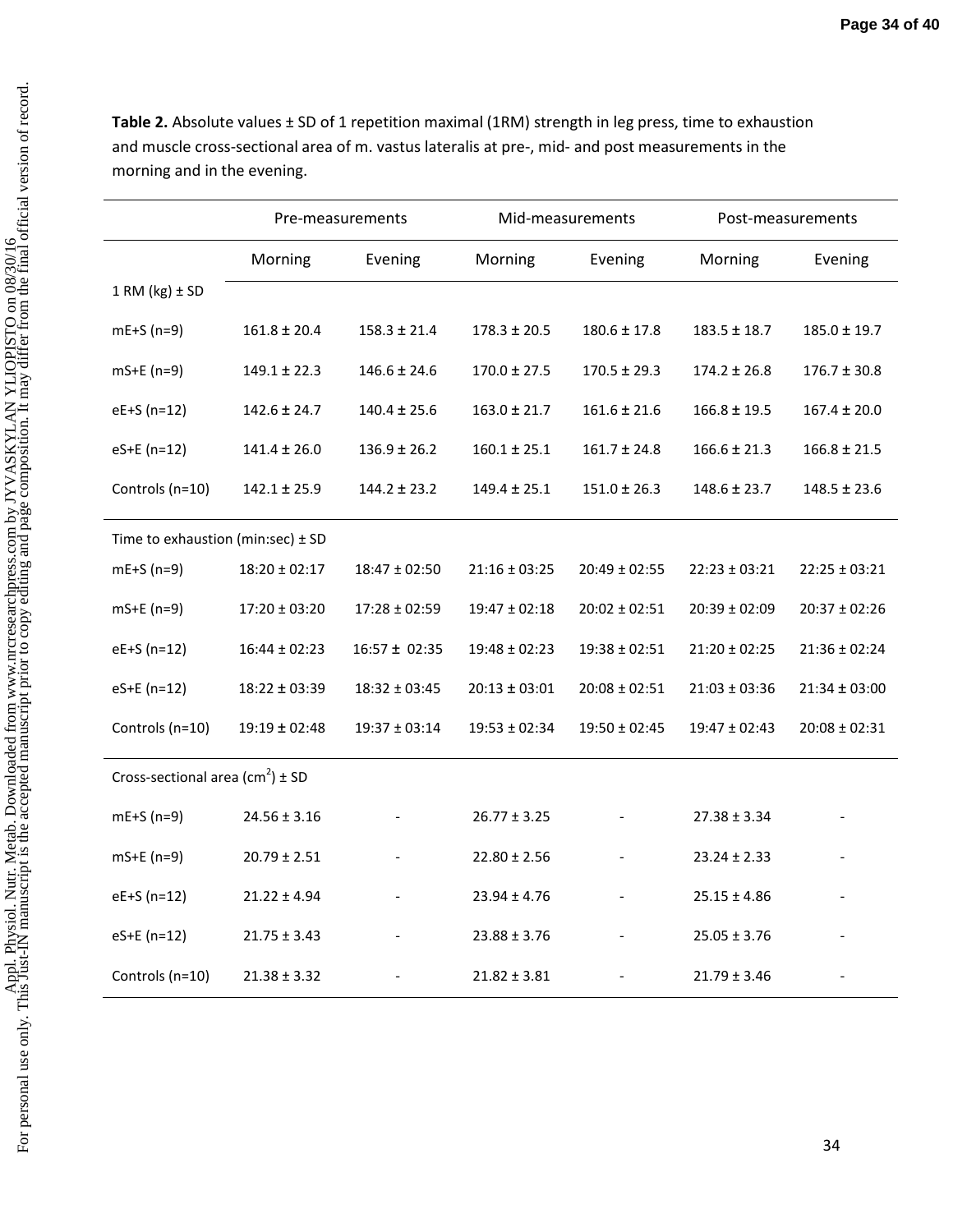|                       | Training weeks 1-12 |              |          | Training weeks 13-24 |              |           |
|-----------------------|---------------------|--------------|----------|----------------------|--------------|-----------|
| Week                  | $1 - 4$             | $5 - 8$      | $9 - 12$ | $13 - 14$            | $15 - 20$    | $21 - 24$ |
| Training type         | Circuit             | Hypertrophic | Maximal  | Circuit              | Hypertrophic | Maximal   |
| Intensity (% of 1 RM) | 40-70               | 70-85        | 75-95    | $50 - 75$            | 75-85        | 80-95     |
| Sets                  | $2 - 3$             | $3 - 4$      | $3 - 5$  | $3 - 4$              | $3 - 4$      | $3 - 5$   |
| Repetitions           | $10 - 20$           | $10 - 15$    | $3 - 8$  | $10 - 15$            | $10 - 15$    | $3 - 8$   |
| Rest (min)            | no                  | $1.5 - 2$    | $2 - 3$  | no                   | $1.5 - 2$    | $2 - 3$   |

**Table 3.** Summary of the strength training program for lower extremities.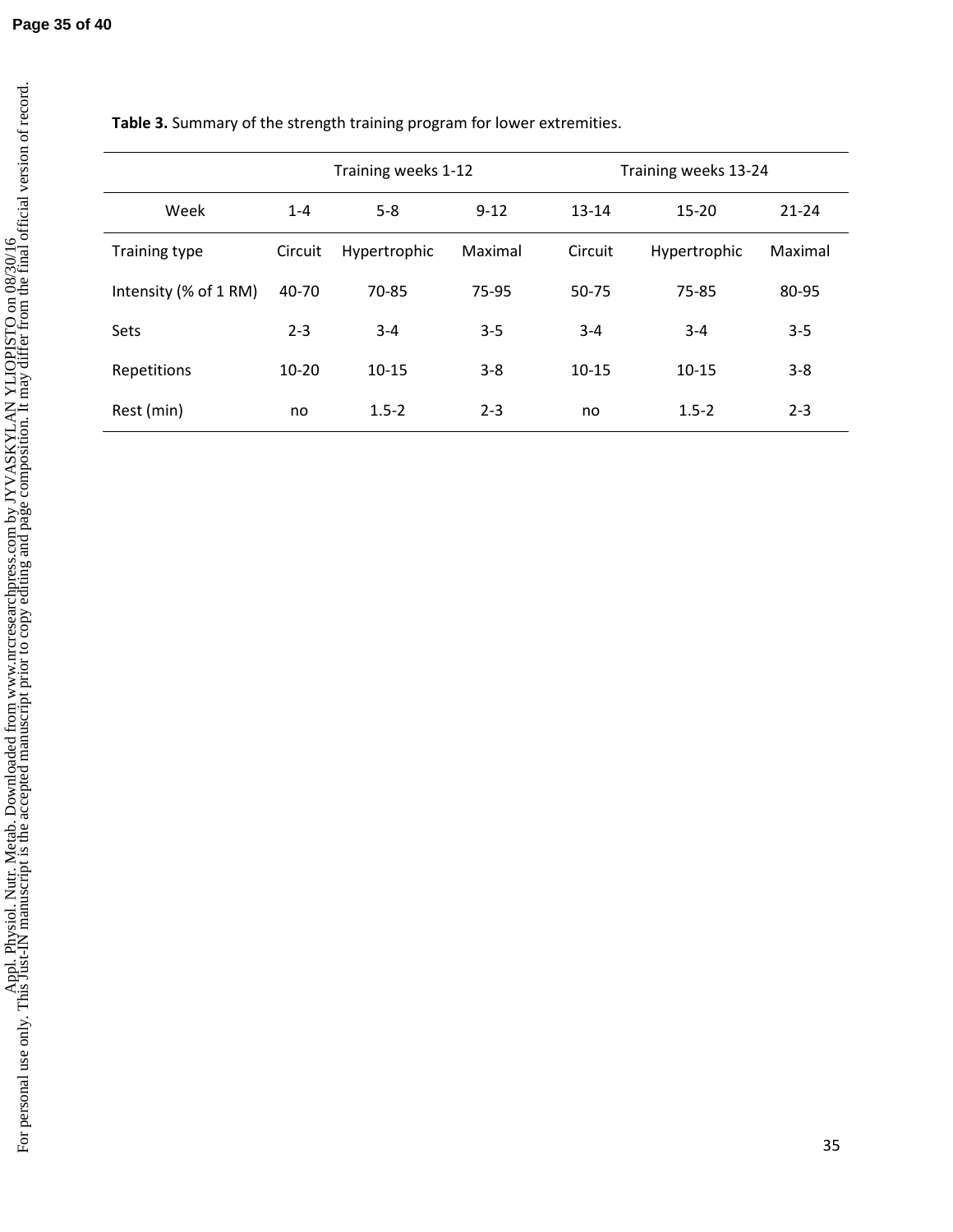# **Figure legend**

- **Figure 1.** Study design and measurements. 1 RM = one repetition maximum in the dynamic leg press;  $T_{exh}$  = time to exhaustion during the incremental cycling test; CSA = cross sectional area;  $m =$  morning;  $e =$  evening
- **Figure 2.** Changes in vastus lateralis cross-sectional area after 12 and 24 weeks of combined training; \*sign. ( $p<0.05$ ) within-group increase; # sign. different from controls; & sign. time-of-day main (TOD) effect. Detailed levels of significance are presented in the results section.  $m =$  morning;  $e =$  evening;  $E + S =$  endurance before strength;  $S + E =$  strength before endurance
- **Figure 3.** Changes in time to exhaustion  $(T_{exh})$  in the morning  $(A)$  and in the evening  $(B)$  after 12 and 24 weeks of combined training; \*sign. ( $p<0.05$ ) within-group increase;  $\alpha$  sign. betweengroup differences as indicated; # sign. different from controls;  $\hat{\mathbf{s}}$  sign. order main effect;  $\hat{\mathbf{x}}$ sign. time-of-day (TOD) main effect. Detailed levels of significance are presented in the results section; m = morning;  $e =$  evening;  $E+S =$  endurance before strength;  $S+E =$  strength before endurance
- **Figure 4.** Diurnal variations in serum testosterone and cortisol concentrations at pre-, mid- and post-measurements in the combined morning group (A) and combined evening group (B). \*sign. ( $p<0.05$ ) within-group change from wk 0 to wk 12; \$ sign. within-group change from wk 12 to wk 24;  $\alpha$  sign. within-group change from wk 0 to wk 24. Detailed levels of significance are presented in the results section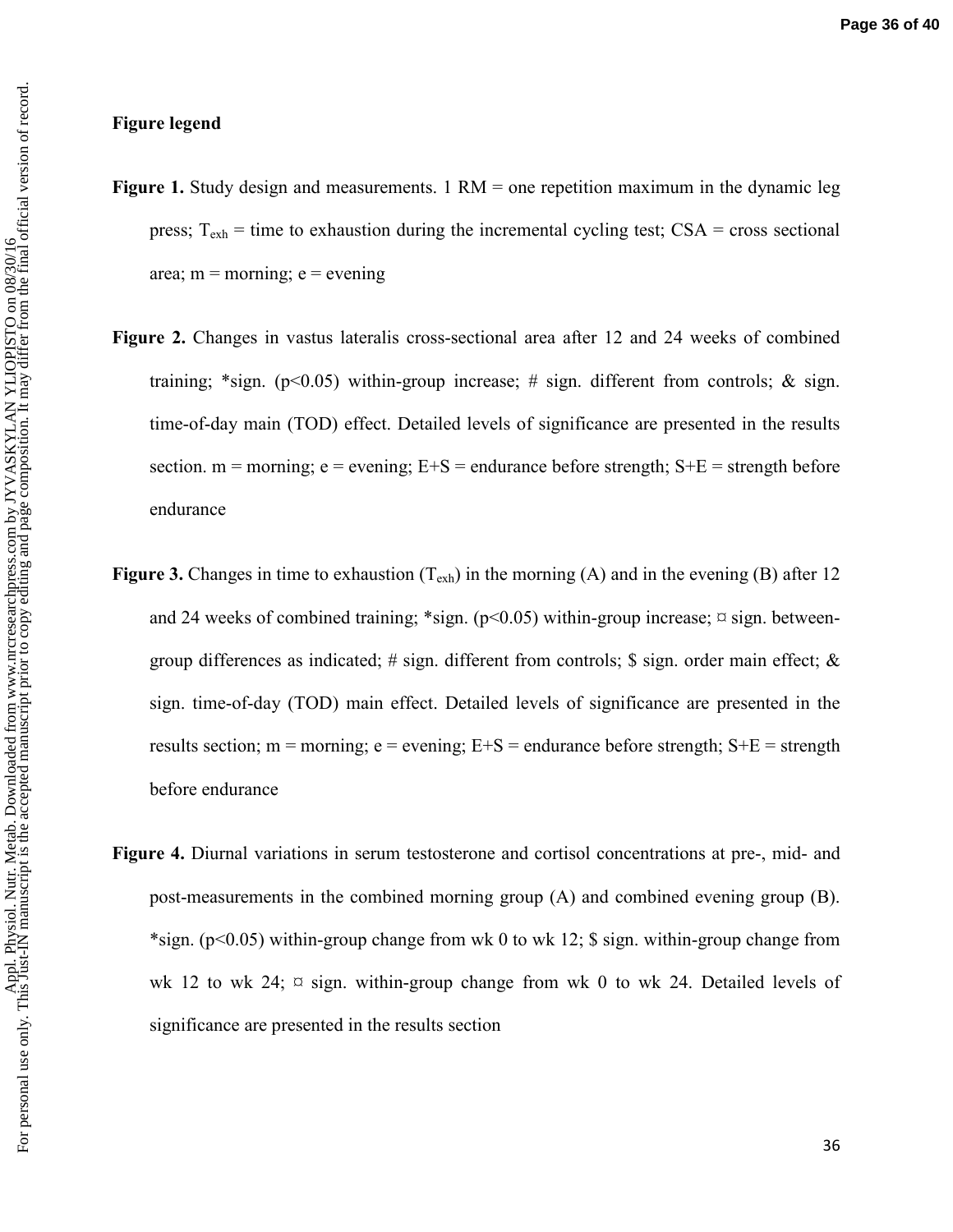

Figure 1.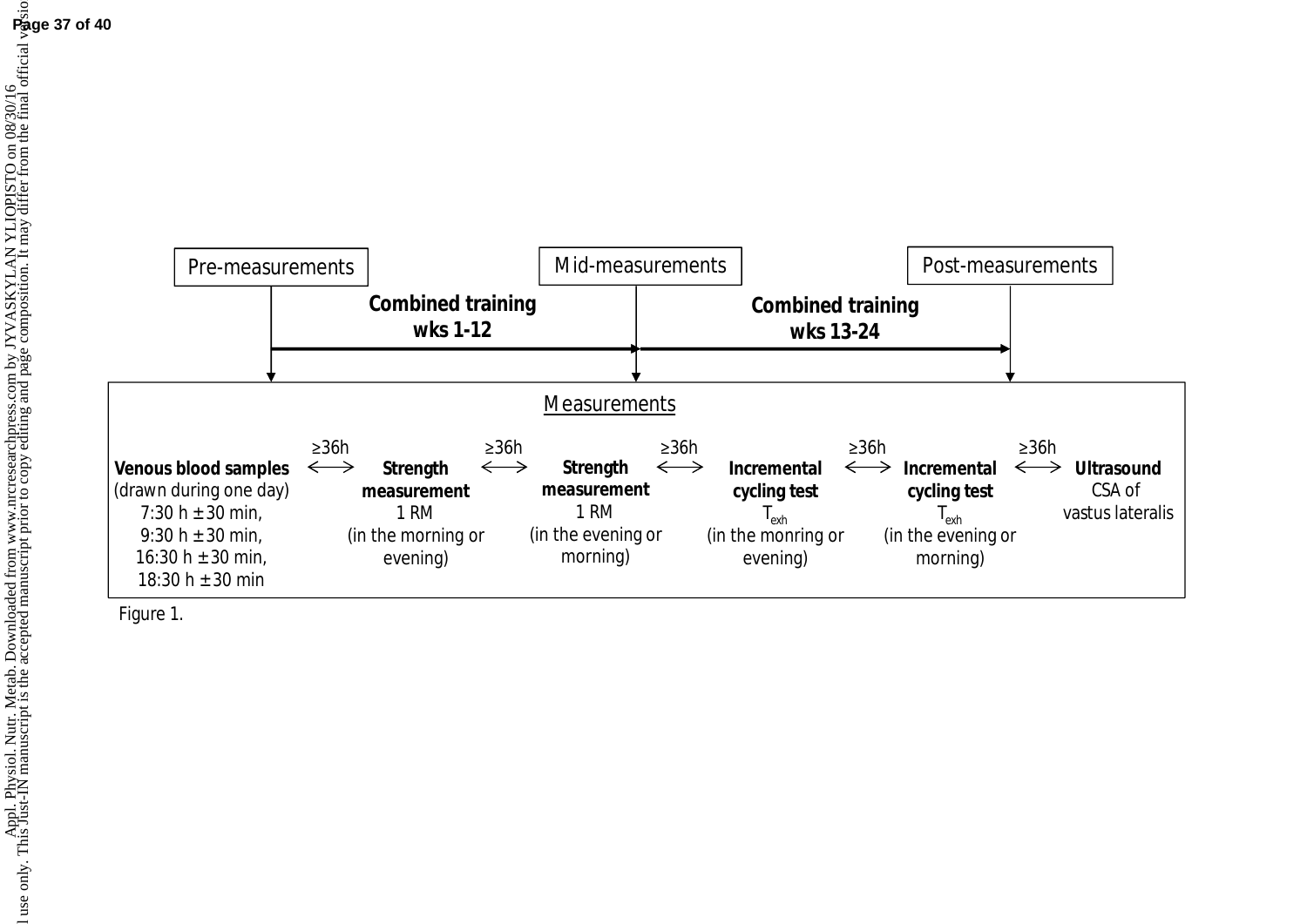

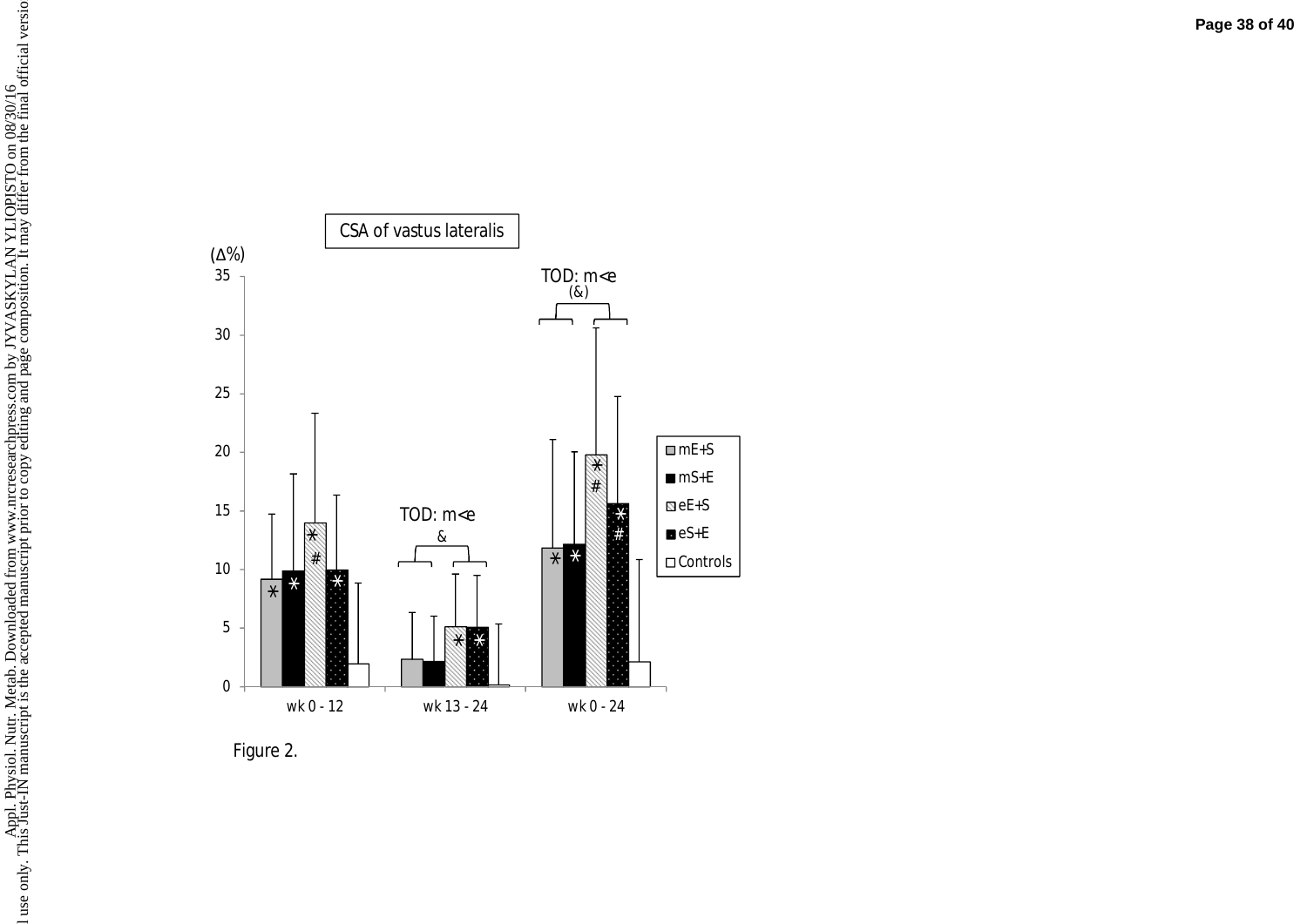

Figure 3.